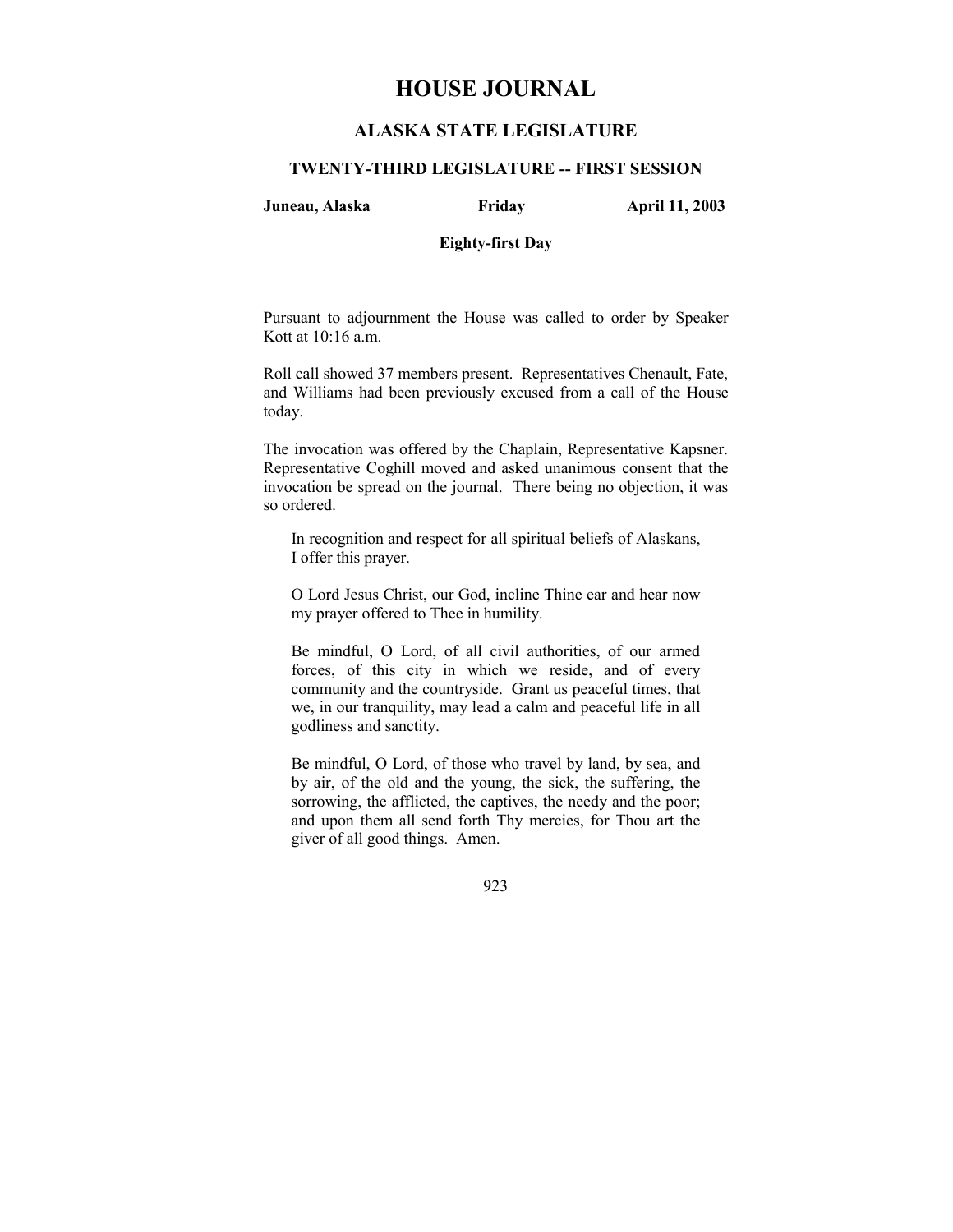The Pledge of Allegiance was led by Representative Holm.

## **CERTIFICATION OF THE JOURNAL**

Representative Coghill moved and asked unanimous consent that the journal for the 80th legislative day be approved as certified by the Chief Clerk. There being no objection, it was so ordered.

## **MESSAGES FROM THE SENATE**

## **HB 71**

A message dated April 10, 2003, was read stating the Senate has passed:

HOUSE BILL NO. 71

"An Act extending the termination date of the Board of Certified Direct-Entry Midwives."

with the following amendment and it is transmitted for consideration:

SENATE CS FOR HOUSE BILL NO. 71(FIN) "An Act extending the termination date of the Board of Certified Direct-Entry Midwives; and relating to the regulation of certified direct-entry midwives."

(SCR 7 - title change resolution)

HB 71 is under Unfinished Business.

A message dated April 10, 2003, was read stating the Senate has passed the following and they are transmitted for consideration:

## **FIRST READING AND REFERENCE OF SENATE RESOLUTIONS**

**SCR 7** 

SENATE CONCURRENT RESOLUTION NO. 7 by the Senate Finance Committee: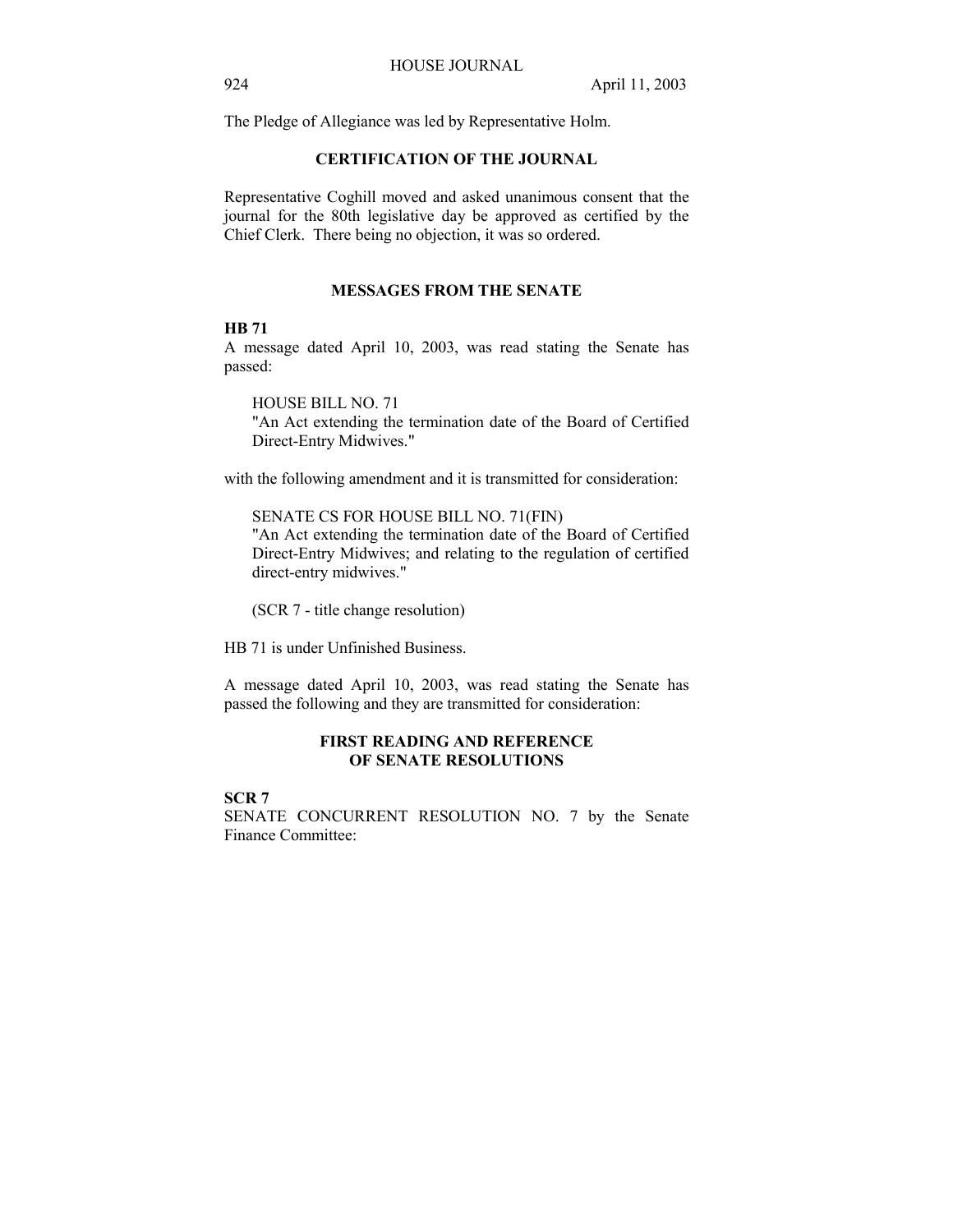Suspending Rules 24(c), 35, 41(b), and 42(e), Uniform Rules of the Alaska State Legislature, concerning House Bill No. 71, relating to the Board of Certified Direct-Entry Midwives.

was read the first time and taken up later as a Special Order of Business,

## **FIRST READING AND REFERENCE OF SENATE BILLS**

#### **SB 49**

CS FOR SENATE BILL NO. 49(STA) by the Senate State Affairs Committee, entitled:

"An Act making corrective amendments to the Alaska Statutes as recommended by the revisor of statutes; and providing for an effective date."

was read the first time and referred to the State Affairs and Judiciary Committees.

#### **COMMUNICATIONS**

The following was received:

Dept. of Natural Resources Division of Mining, Land & Water Division of Forestry Haines State Forest Management Plan August 2002 (as required by AS 41.15.320)

## **REPORTS OF STANDING COMMITTEES**

#### **HCR 7**

The Rules Committee has considered:

HOUSE CONCURRENT RESOLUTION NO. 7 Proposing an amendment to the Uniform Rules of the Alaska State Legislature relating to executive sessions of legislative bodies; and providing for an effective date for the amendment.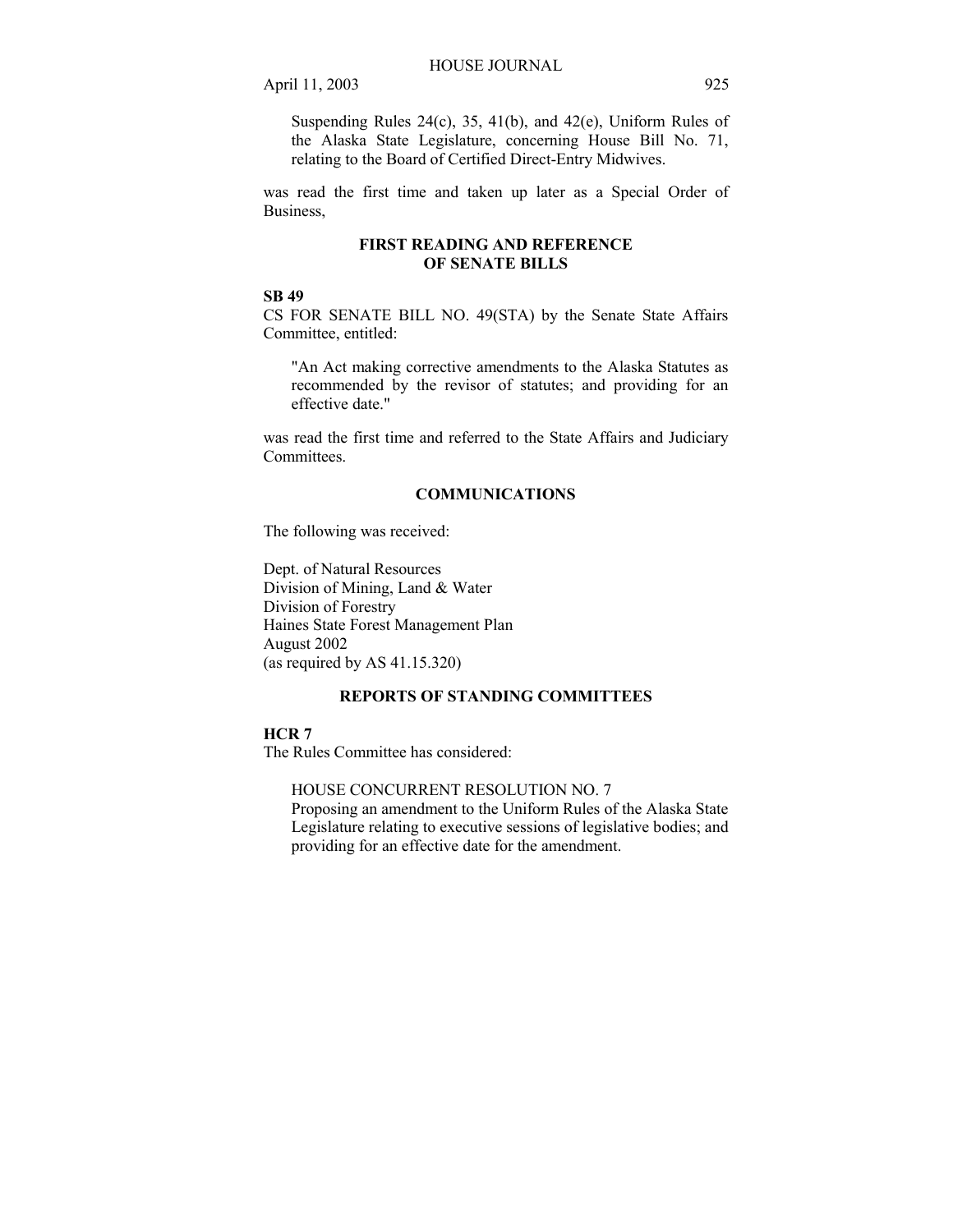and recommends it be replaced with:

CS FOR HOUSE CONCURRENT RESOLUTION NO. 7(RLS) (same title)

The report was signed by Representative Rokeberg, Chair, with the following individual recommendations:

Do pass (5): McGuire, Kott, Coghill, Morgan, Rokeberg

No recommendation (1): Kerttula

The following fiscal note(s) apply to CSHCR 7(RLS):

1. Zero, Legislative Agency

HCR 7 was returned to the Rules Committee for placement on the calendar.

## **HCR 16**

The Rules Committee has considered:

HOUSE CONCURRENT RESOLUTION NO. 16 Proposing amendments to the Uniform Rules of the Alaska State Legislature providing that the 2000 edition of "Mason's Manual of Legislative Procedure" shall implement the rules; and providing for an effective date for the amendments.

and recommends it be replaced with:

CS FOR HOUSE CONCURRENT RESOLUTION NO. 16(RLS) Proposing amendments to the Uniform Rules of the Alaska State Legislature providing that the 2000 edition of "Mason's Manual of Legislative Procedure" shall implement the rules; relating to meetings of subcommittees and conference committees; and providing for an effective date for the amendments.

The report was signed by Representative Rokeberg, Chair, with the following individual recommendations: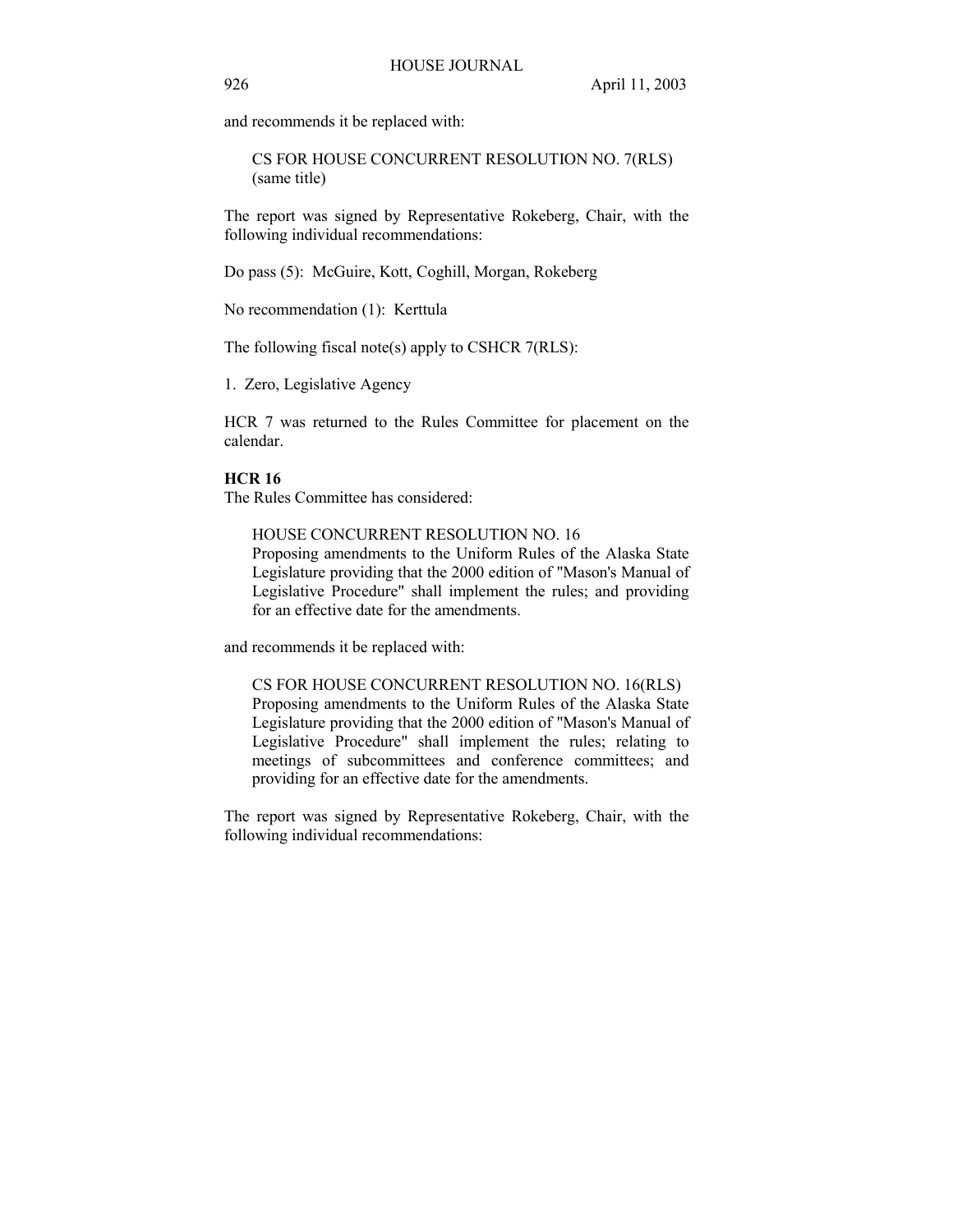Do pass (4): Kott, McGuire, Morgan, Rokeberg

No recommendation (2): Kerttula, Coghill

The following fiscal note(s) apply to CSHCR 16(RLS):

1. Zero, Legislative Agency

HCR 16 was returned to the Rules Committee for placement on the calendar.

#### **HB 47**

The State Affairs Committee has considered:

HOUSE BILL NO. 47

"An Act prohibiting discrimination by credit rating or credit scoring in certain insurance rates; and providing for an effective date."

and recommends it be replaced with:

CS FOR HOUSE BILL NO. 47(STA)

"An Act relating to using credit rating or credit scoring for insurance purposes; and providing for an effective date."

The report was signed by Representative Weyhrauch, Chair, with the following individual recommendations:

Do pass (1): Lynn

No recommendation (4): Seaton, Holm, Dahlstrom, Weyhrauch

The following fiscal note(s) apply to CSHB 47(STA):

1. Zero, Dept. of Community & Economic Development

HB 47 was referred to the Labor & Commerce Committee.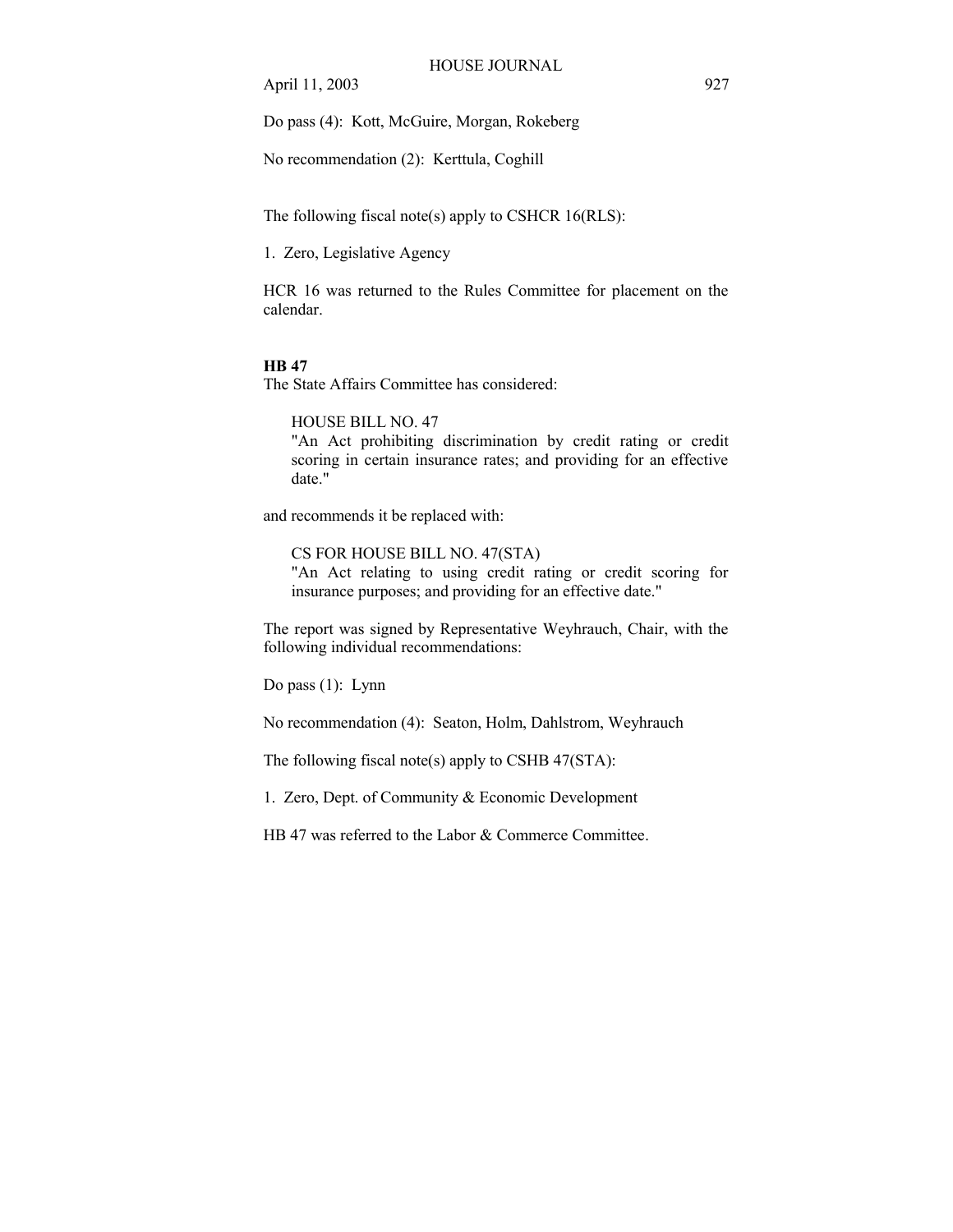## **HB 55**

The State Affairs Committee has considered:

#### SPONSOR SUBSTITUTE FOR HOUSE BILL NO. 55

"An Act expressing legislative intent regarding privately operated correctional facility space and services; relating to the development and financing of privately operated correctional facility space and services; authorizing the Department of Corrections to enter into an agreement for the confinement and care of prisoners in privately operated correctional facility space; authorizing the Department of Corrections to enter into agreements with municipalities to expand existing correctional facilities; and providing for an effective date."

and recommends it be replaced with:

## CS FOR SPONSOR SUBSTITUTE FOR HOUSE BILL NO. 55(STA) (same title)

The report was signed by Representative Weyhrauch, Chair, with the following individual recommendations:

Do not pass (5): Seaton, Gruenberg, Dahlstrom, Lynn, Weyhrauch

No recommendation (1): Holm

The following fiscal note(s) apply to CSSSHB 55(STA):

- 1. Fiscal, Dept. of Transportation & Public Facilities
- 2. Fiscal, Dept. of Revenue
- 3. Fiscal, Dept. of Public Safety
- 4. Fiscal, Dept. of Public Safety

SSHB 55 was referred to the Finance Committee.

### **HB 109**

The Finance Committee has considered: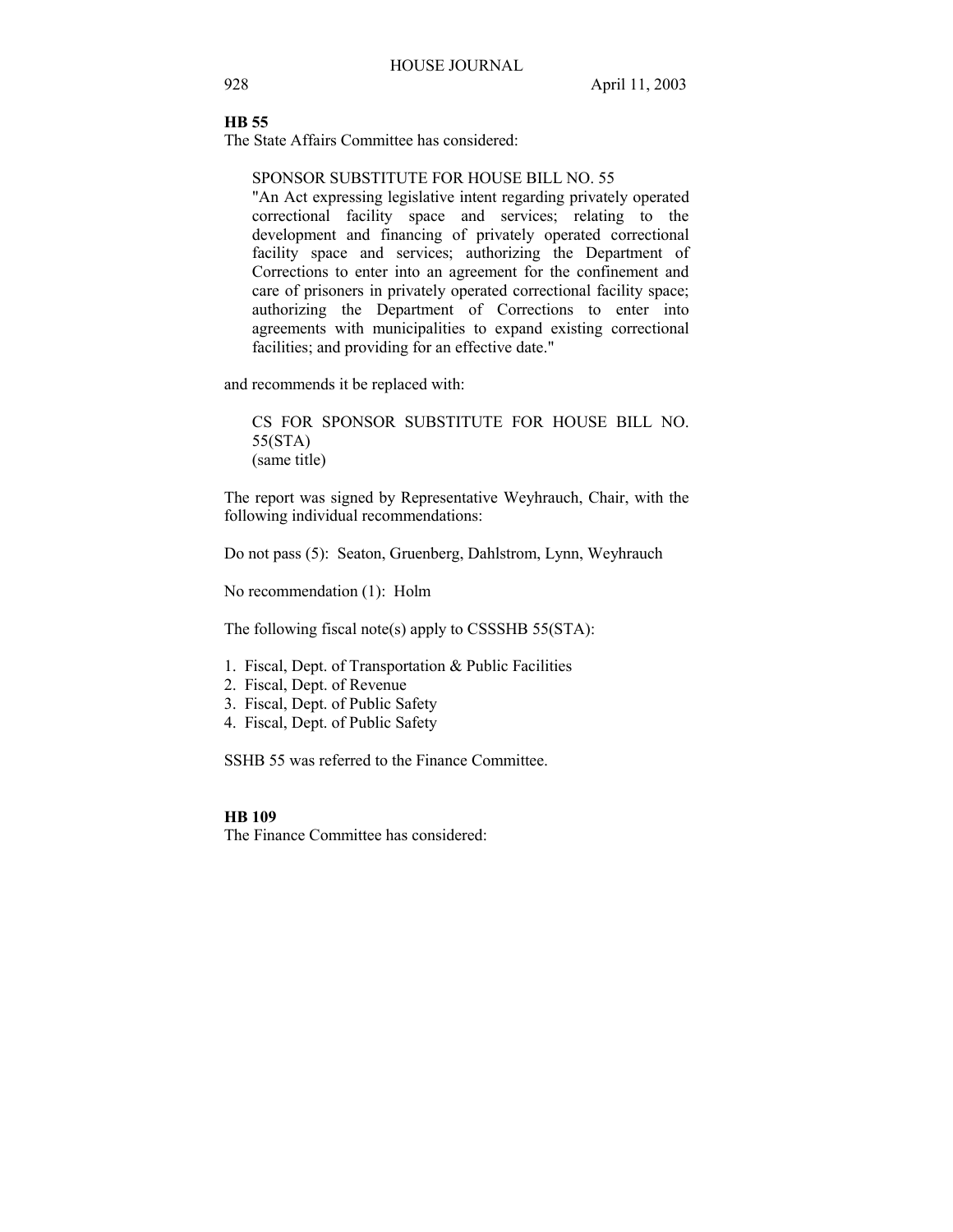HOUSE BILL NO. 109

"An Act relating to the limitation on payment of state treasury warrants; and providing for an effective date."

and recommends it be replaced with:

CS FOR HOUSE BILL NO. 109(FIN)

"An Act relating to the limitation on payment of state treasury warrants and to the payment of a claim for which the appropriation has lapsed; and providing for an effective date."

The report was signed by Representative Harris, Co-chair, with the following individual recommendations:

Do pass (5): Meyer, Hawker, Whitaker, Foster, Harris

No recommendation (2): Stoltze, Joule

The following fiscal note(s) apply to CSHB 109(FIN):

1. Zero, Dept. of Administration/All Depts.

HB 109 was referred to the Rules Committee for placement on the calendar.

#### **HB 120**

The Rules Committee has considered:

HOUSE BILL NO. 120 "An Act excluding service contracts from regulation as insurance;

and providing for an effective date."

and recommends it be replaced with:

CS FOR HOUSE BILL NO. 120(RLS)

"An Act excluding service contracts from regulation as insurance; relating to insurance licensing for motor vehicle service contracts and home warranties; and providing for an effective date."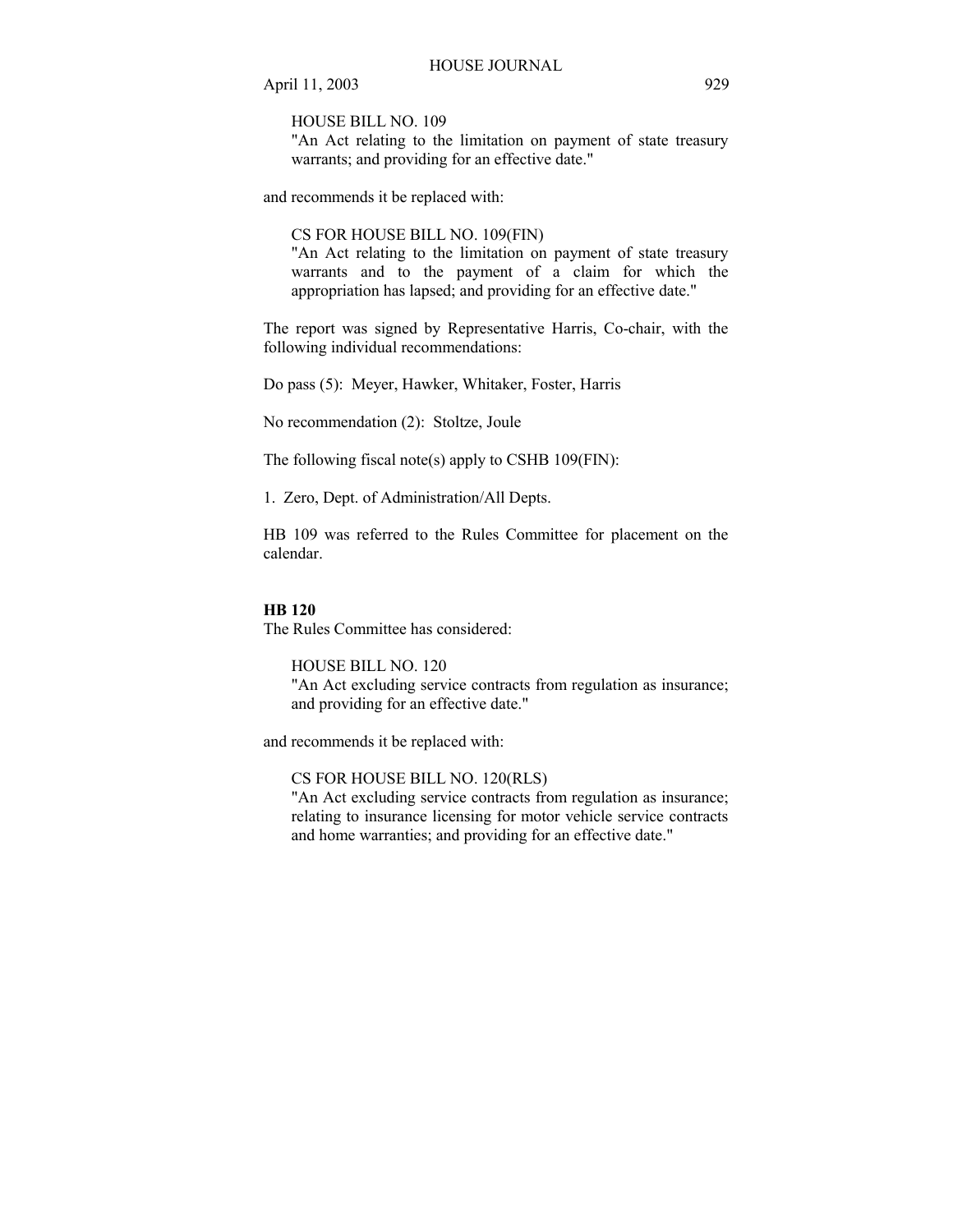The report was signed by Representative Rokeberg, Chair, with the following individual recommendations:

Do pass (2): Coghill, Rokeberg

No recommendation (5): Kerttula, McGuire, Kott, Morgan, Berkowitz

The following fiscal note(s) apply to CSHB 120(RLS):

2. Zero, House Rules Committee/Dept. of Community & Economic Development

HB 120 was returned to the Rules Committee for placement on the calendar.

### **HB 211**

The Health, Education & Social Services Committee has considered:

HOUSE BILL NO. 211

"An Act relating to a student loan repayment program for nurses, and amending the duties of the Board of Nursing that relate to this program; and providing for an effective date."

and recommends it be replaced with:

CS FOR HOUSE BILL NO. 211(HES) (same title)

The report was signed by Representative Wilson, Chair, with the following individual recommendations:

Do pass (5): Cissna, Coghill, Gatto, Wolf, Wilson

Amend (1): Seaton

The following fiscal note(s) apply to CSHB  $211(HES)$ :

1. Zero, Dept. of Community & Economic Development

2. Fiscal, Dept. of Education & Early Development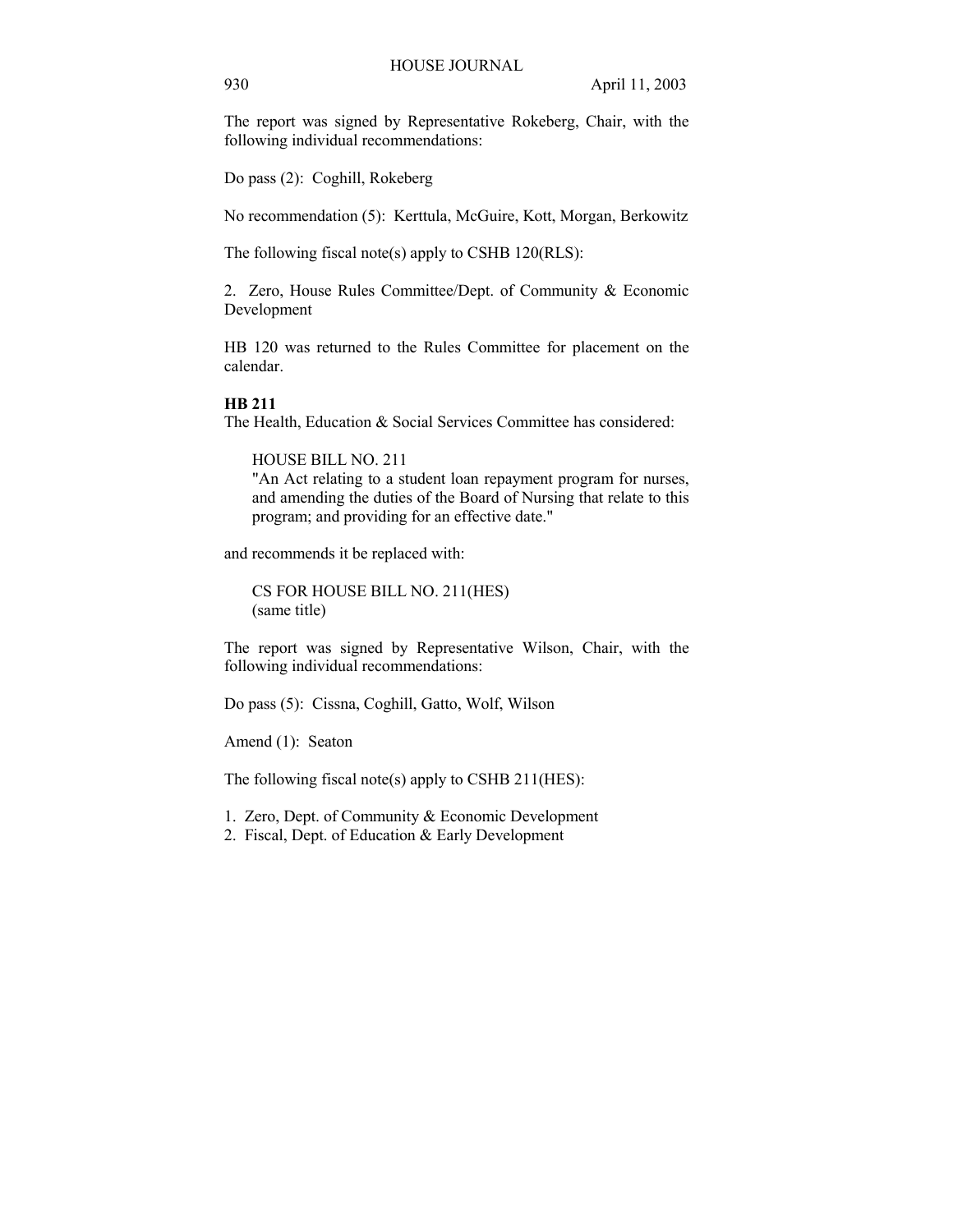HB 211 was referred to the Finance Committee.

**HB 229**

The State Affairs Committee has considered:

HOUSE BILL NO. 229 "An Act relating to special medical parole and to prisoners who are severely medically and cognitively disabled."

and recommends it be replaced with:

CS FOR HOUSE BILL NO. 229(STA) "An Act relating to special medical parole and to prisoners who are severely medically or cognitively disabled."

The report was signed by Representative Weyhrauch, Chair, with the following individual recommendations:

Do pass (3): Seaton, Gruenberg, Holm

No recommendation (4): Lynn, Dahlstrom, Berkowitz, Weyhrauch

The following fiscal note(s) apply to CSHB 229(STA):

1. Fiscal, Dept. of Corrections

HB 229 was referred to the Finance Committee.

### **HB 249**

The Judiciary Committee has considered:

### HOUSE BILL NO. 249

"An Act relating to actions involving monopolies and restraint of trade; and providing for an effective date."

and recommends it be replaced with:

CS FOR HOUSE BILL NO. 249(JUD)

"An Act relating to the award of costs and attorney fees to defendants under court rule in civil actions brought under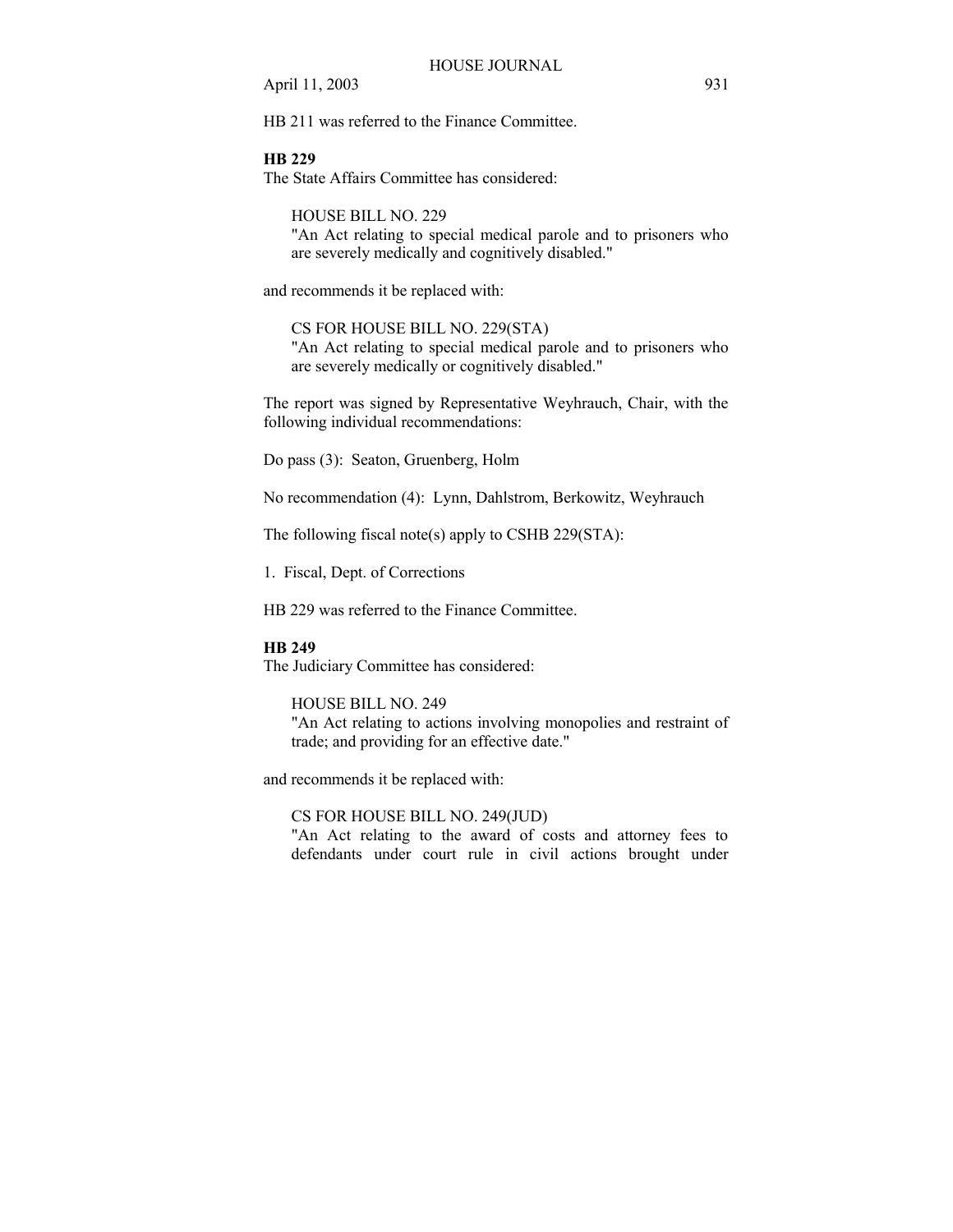monopoly and restraint of trade statutes; and providing for an effective date."

The report was signed by Representative McGuire, Chair, with the following individual recommendations:

Do pass (2): Gruenberg, McGuire

No recommendation (4): Holm, Samuels, Ogg, Anderson

Amend (1): Gara

The following fiscal note(s) apply to CSHB 249(JUD):

1. Zero, Alaska Court System

HB 249 was referred to the Rules Committee for placement on the calendar.

### **SJR 5**

The State Affairs Committee has considered:

CS FOR SENATE JOINT RESOLUTION NO. 5(STA) Urging the President of the United States and the Congress to act to ensure that federal agencies do not retain records relating to lawful purchase or ownership of firearms gathered through the Brady Handgun Bill instant check system.

The report was signed by Representative Weyhrauch, Chair, with the following individual recommendations:

Do pass (2): Seaton, Lynn

No recommendation (3): Gruenberg, Holm, Weyhrauch

The following fiscal note(s) apply:

1. Zero, Legislative Agency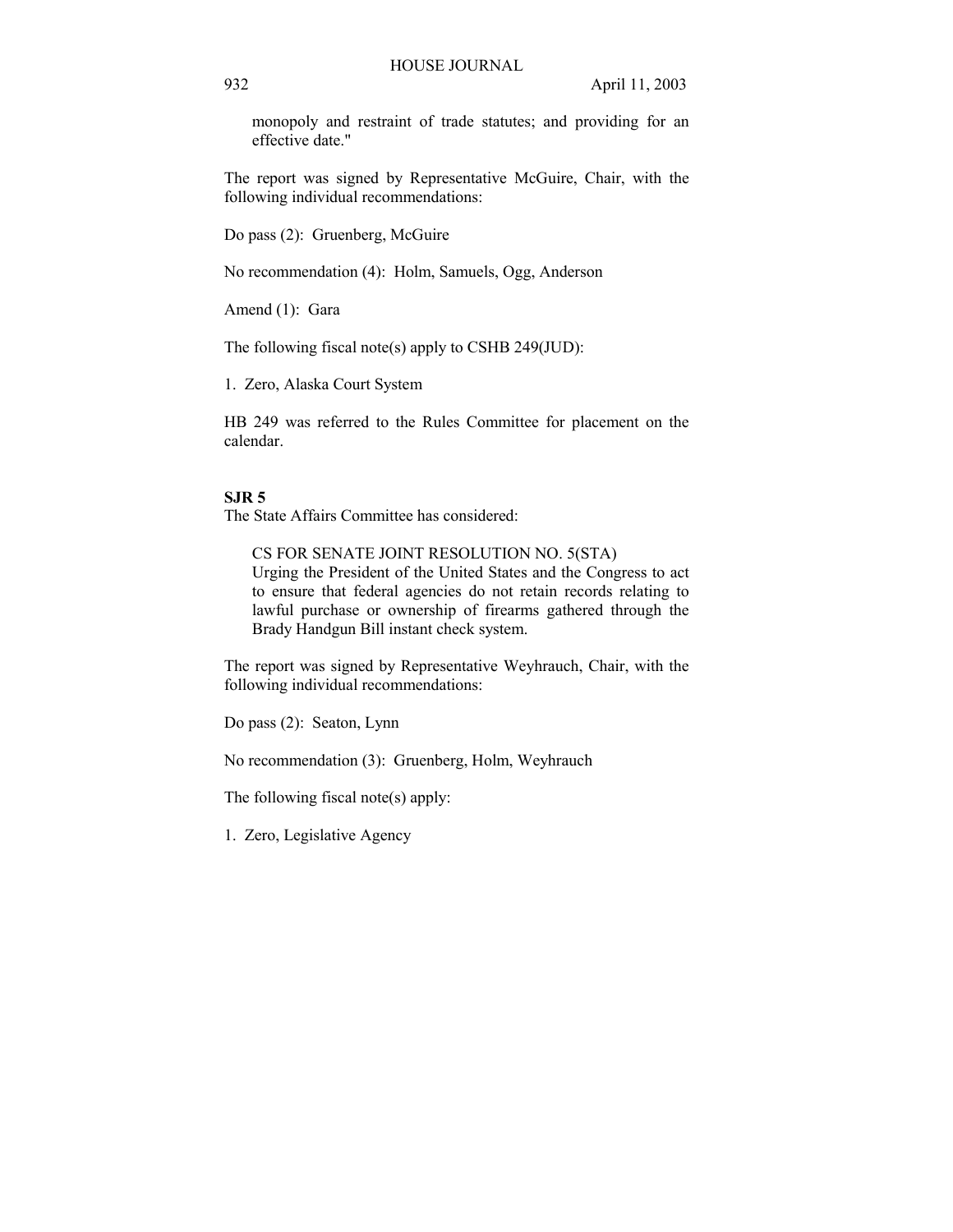CSSJR 5(STA) was referred to the Judiciary Committee.

**SJR 7**

The State Affairs Committee has considered:

SENATE JOINT RESOLUTION NO. 7 Expressing support for Vancouver, British Columbia's, bid for the 2010 Olympic Winter Games and the Paralympic Winter Games.

and recommends it be replaced with:

HOUSE CS FOR SENATE JOINT RESOLUTION NO. 7(EDT) (same title)

The report was signed by Representative Weyhrauch, Chair, with the following individual recommendations:

Do pass (5): Dahlstrom, Lynn, Holm, Seaton, Weyhrauch

The following fiscal note(s) apply to HCS SJR 7(EDT):

1. Zero, Legislative Agency

SJR 7 was referred to the Rules Committee for placement on the calendar.

## **REPORTS OF SPECIAL COMMITTEES**

### **HB 240**

The House Special Committee on Economic Development, International Trade, & Tourism has considered:

HOUSE BILL NO. 240 "An Act establishing a state lottery."

and recommends it be replaced with:

CS FOR HOUSE BILL NO. 240(EDT) "An Act relating to charitable gaming and establishing a state lottery; and providing for an effective date."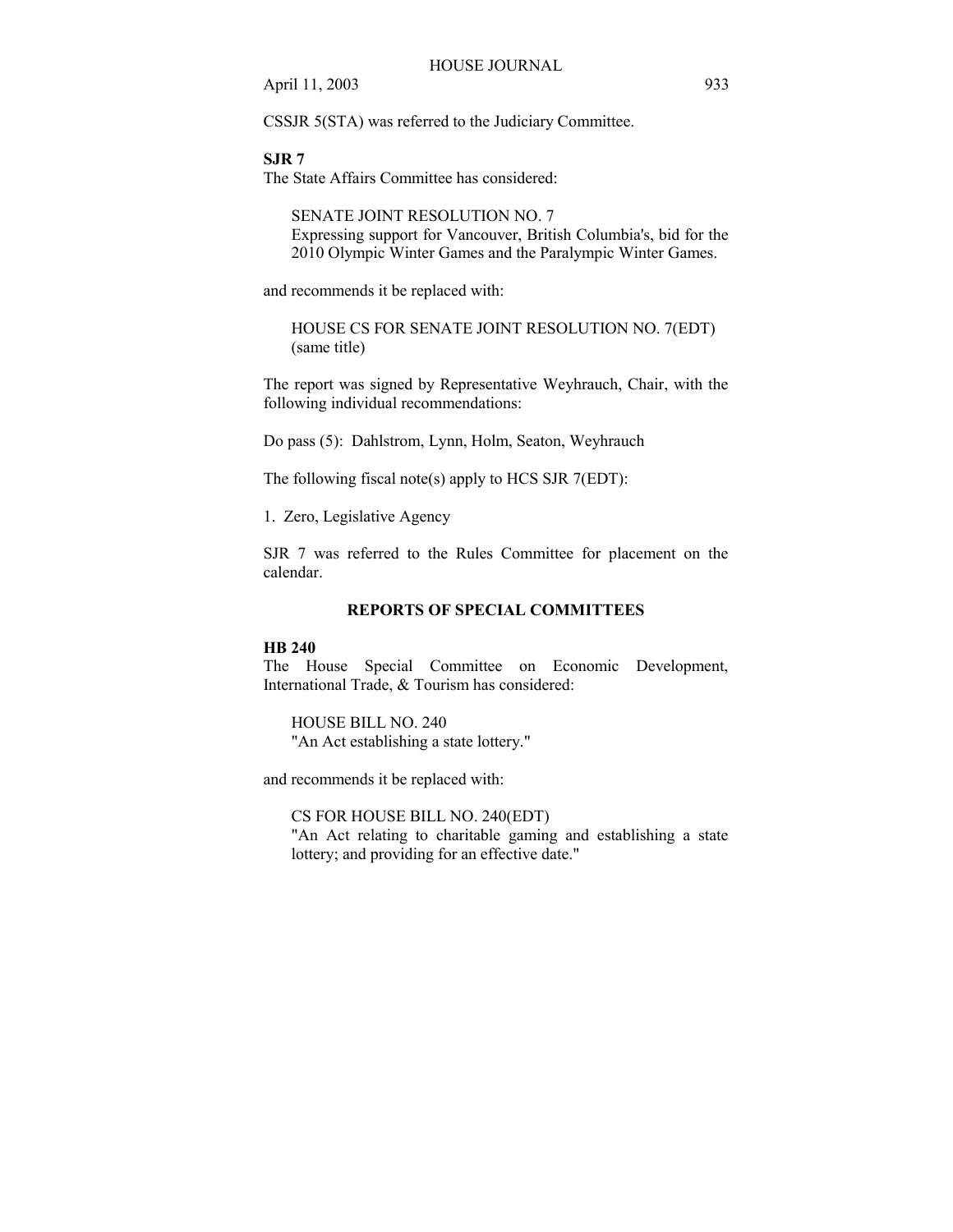The report was signed by Representative Heinze, Chair, with the following individual recommendations:

No recommendation (1): Dahlstrom

Amend (3): Kott, McGuire, Heinze

The following fiscal note(s) apply to CSHB 240(EDT):

1. Fiscal, Dept. of Revenue

HB 240 was referred to the House Special Committee on Ways & Means.

## **INTRODUCTION OF CITATIONS**

The following citations were introduced and referred to the Rules Committee for placement on the calendar:

Honoring - Colonel Randy Crawford, Alaska State Troopers, Retirement By Senator Wagoner

Honoring - Mrs. Rica Niemi Swanson By Senator Green

Honoring - National Correctional Officers' Week, May 4-10, 2003 By Senator Wagoner

In Memoriam - Thelma L. Isaacs By Senator Wagoner

## **INTRODUCTION, FIRST READING, AND REFERENCE OF HOUSE BILLS**

**HB 259** HOUSE BILL NO. 259 by Representative Gatto, entitled: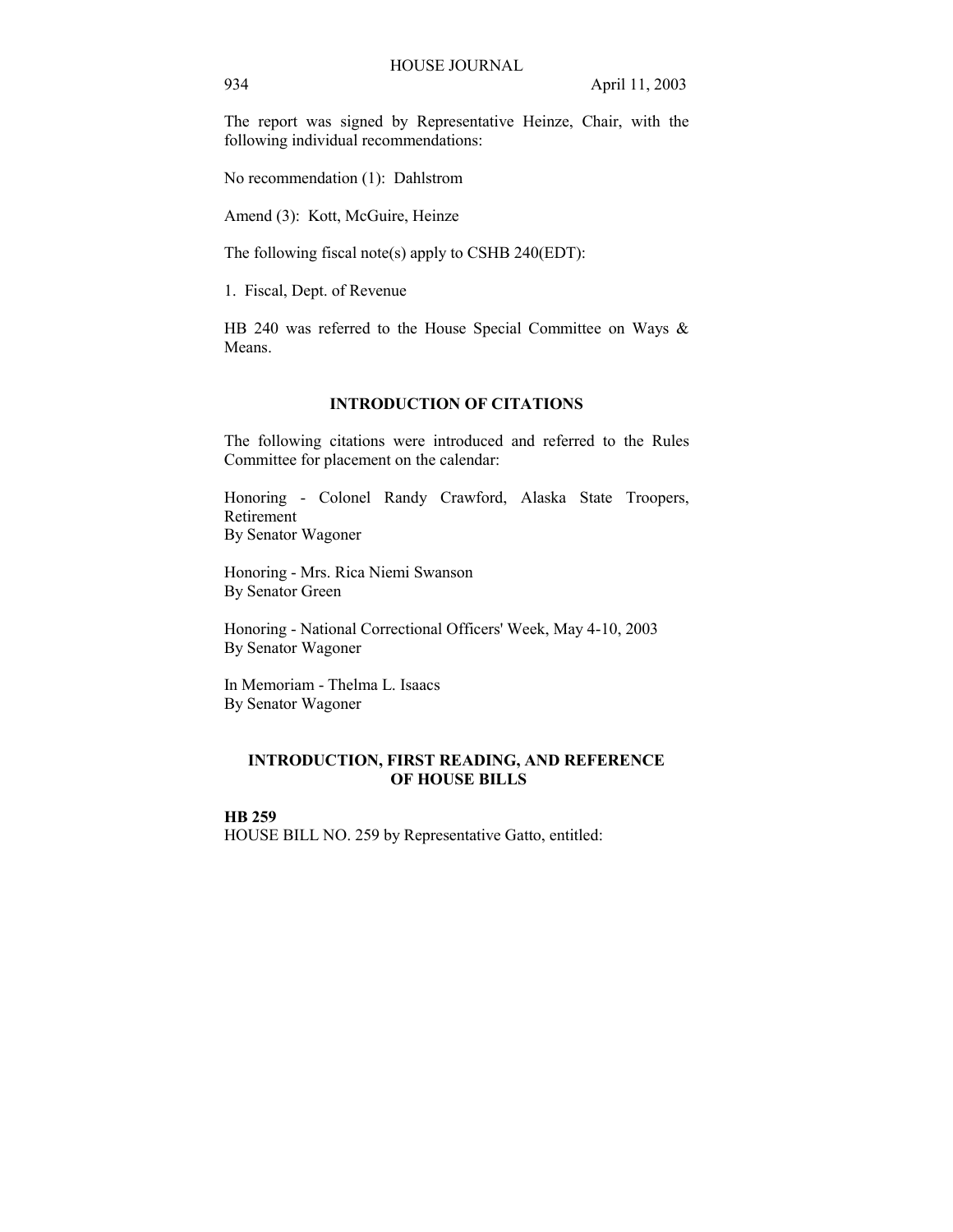"An Act relating to public school transportation, and to the minimum wages for school bus drivers; and providing for an effective date."

was read the first time and referred to the House Special Committee on Education and the Labor & Commerce and Finance Committees.

### **HB 260**

HOUSE BILL NO. 260 by Representatives Seaton and Wilson, entitled:

"An Act relating to immunity for free health care services provided by certain health care providers; and providing for an effective date."

was read the first time and referred to the Labor & Commerce and Judiciary Committees.

#### **HB 261**

HOUSE BILL NO. 261 by the House Judiciary Committee, entitled:

"An Act relating to possession, control, or consumption of alcohol by a person under the age of 21 years and to furnishing or delivering alcohol to a person under the age of 21 years; and providing for an effective date."

was read the first time and referred to the Judiciary and Finance Committees.

## **HB 262**

HOUSE BILL NO. 262 by the House Special Committee on Education, entitled:

"An Act relating to public school funding; and providing for an effective date."

was read the first time and referred to the House Special Committee on Education and the Health, Education & Social Services and Finance Committees.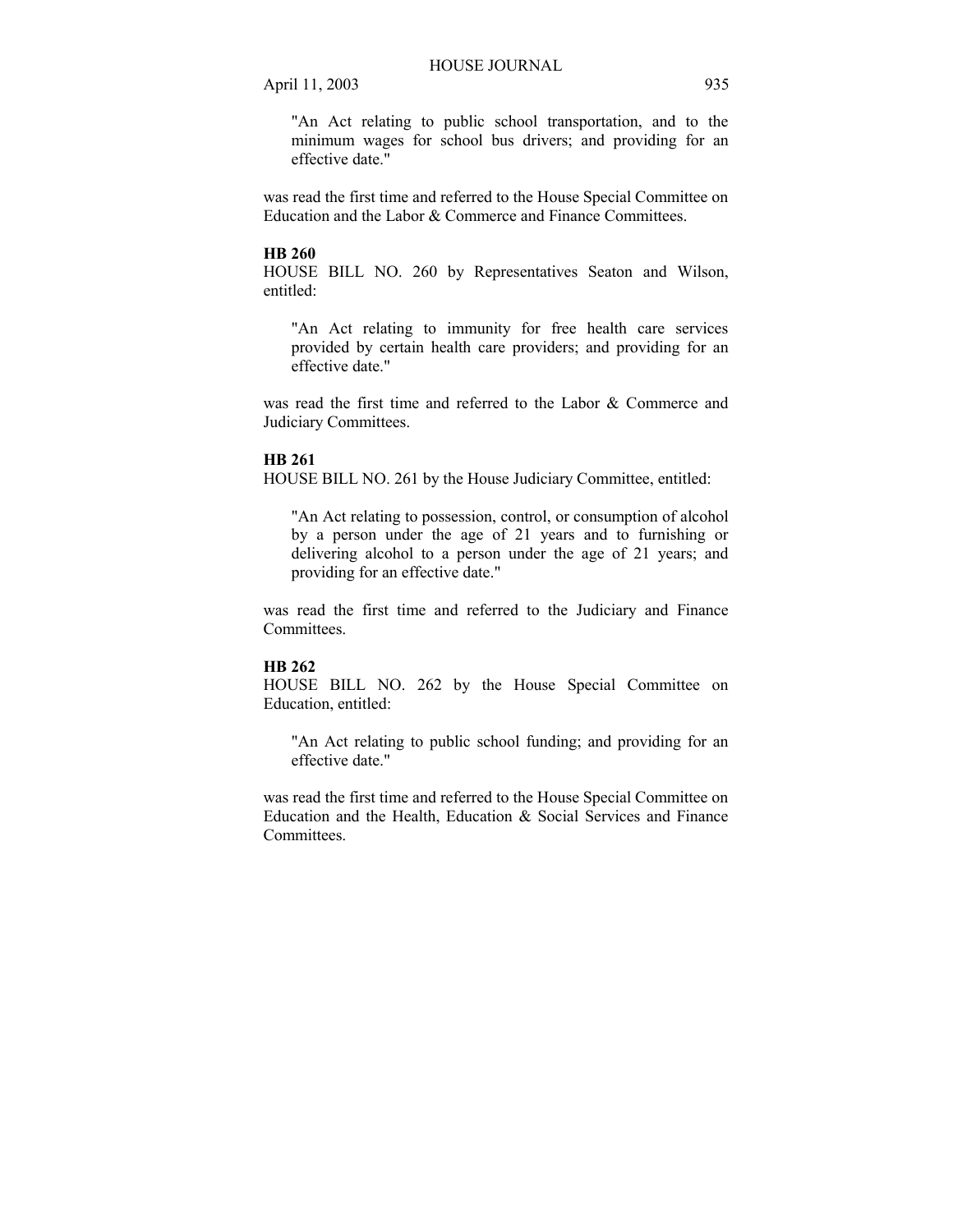## **CONSIDERATION OF THE DAILY CALENDAR**

### **SECOND READING OF HOUSE BILLS**

### **HB 81**

The following was read the second time:

HOUSE BILL NO. 81

"An Act relating to motor vehicle emissions; and providing for an effective date."

with the: Journal Page TRA RPT 1DP 3NR 705 FN1: ZERO(ADM) 705 STA RPT CS(STA) NT 5DP 1NR 865 FN1: ZERO(ADM) 865

Representative Coghill moved and asked unanimous consent that the following committee substitute be adopted in lieu of the original bill:

## CS FOR HOUSE BILL NO. 81(STA)

"An Act relating to motor vehicle emissions and to inspection decals and fines relating to motor vehicle emissions; and providing for an effective date."

There being no objection, it was so ordered.

Representative Coghill moved and asked unanimous consent that CSHB 81(STA) be considered engrossed, advanced to third reading, and placed on final passage. There being no objection, it was so ordered.

CSHB 81(STA) was read the third time.

The question being: "Shall CSHB 81(STA) pass the House?" The roll was taken with the following result: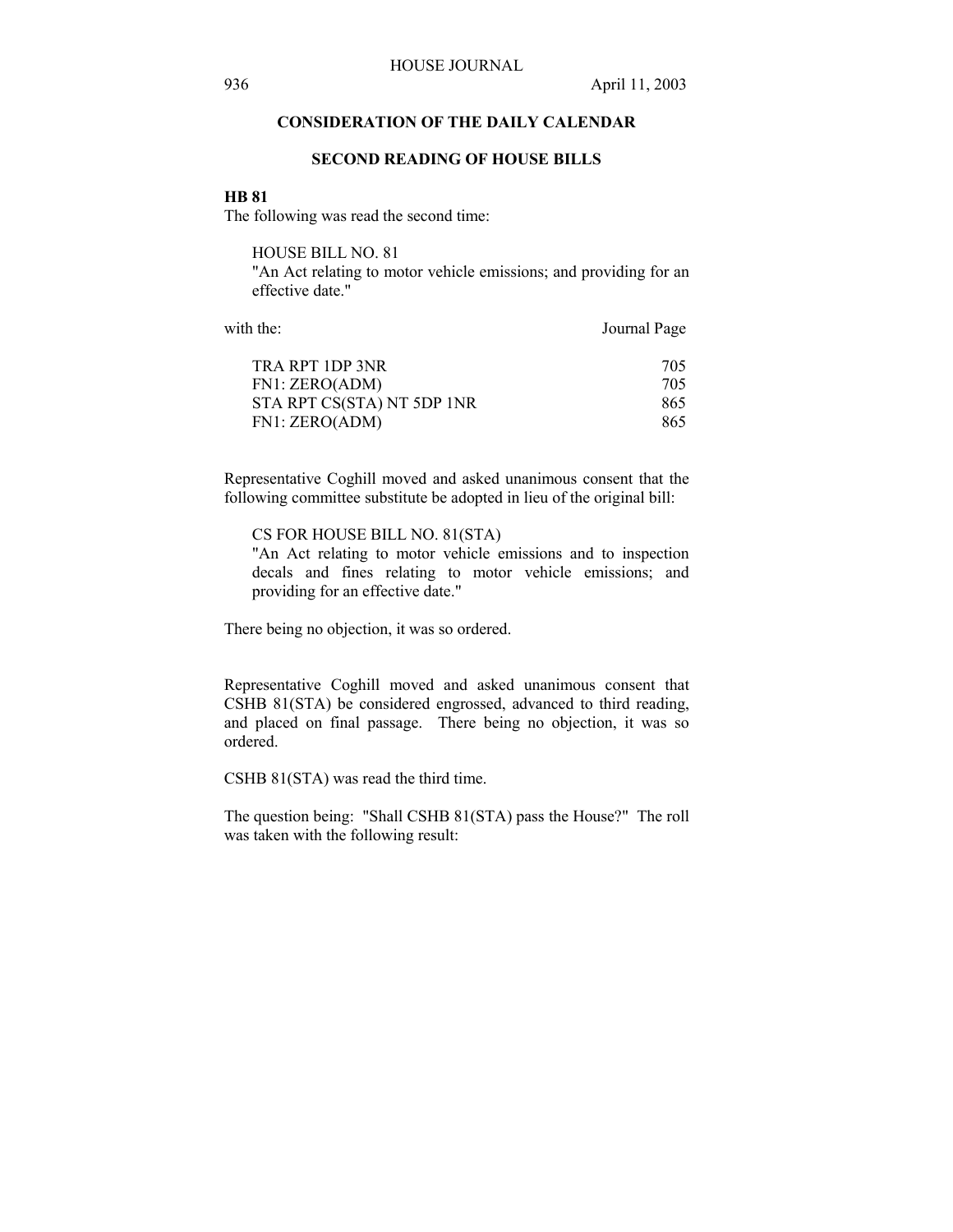CSHB 81(STA) Third Reading Final Passage

## **YEAS: 31 NAYS: 6 EXCUSED: 3 ABSENT: 0**

Yeas: Anderson, Berkowitz, Cissna, Crawford, Croft, Dahlstrom, Foster, Gara, Gruenberg, Guttenberg, Harris, Hawker, Heinze, Joule, Kapsner, Kerttula, Kookesh, Kott, Lynn, Masek, McGuire, Meyer, Morgan, Moses, Ogg, Rokeberg, Samuels, Seaton, Weyhrauch, Wilson, Wolf

Nays: Coghill, Gatto, Holm, Kohring, Stoltze, Whitaker

Excused: Chenault, Fate, Williams

Dahlstrom changed from "Nay" to "Yea".

And so, CSHB 81(STA) passed the House.

Representative Coghill moved and asked unanimous consent that the roll call on the passage of the bill be considered the roll call on the effective date clause. There being no objection, it was so ordered.

Representative Croft gave notice of reconsideration of the vote on CSHB 81(STA) and it was taken up later.

#### **HB 159**

The following was read the second time:

HOUSE BILL NO. 159

"An Act relating to the frequency of examinations of certain persons licensed to engage in the business of making loans of money, credit, goods, or things in action; repealing the requirement for a state examination and evaluation of the Alaska Commercial Fishing and Agriculture Bank; and providing for an effective date."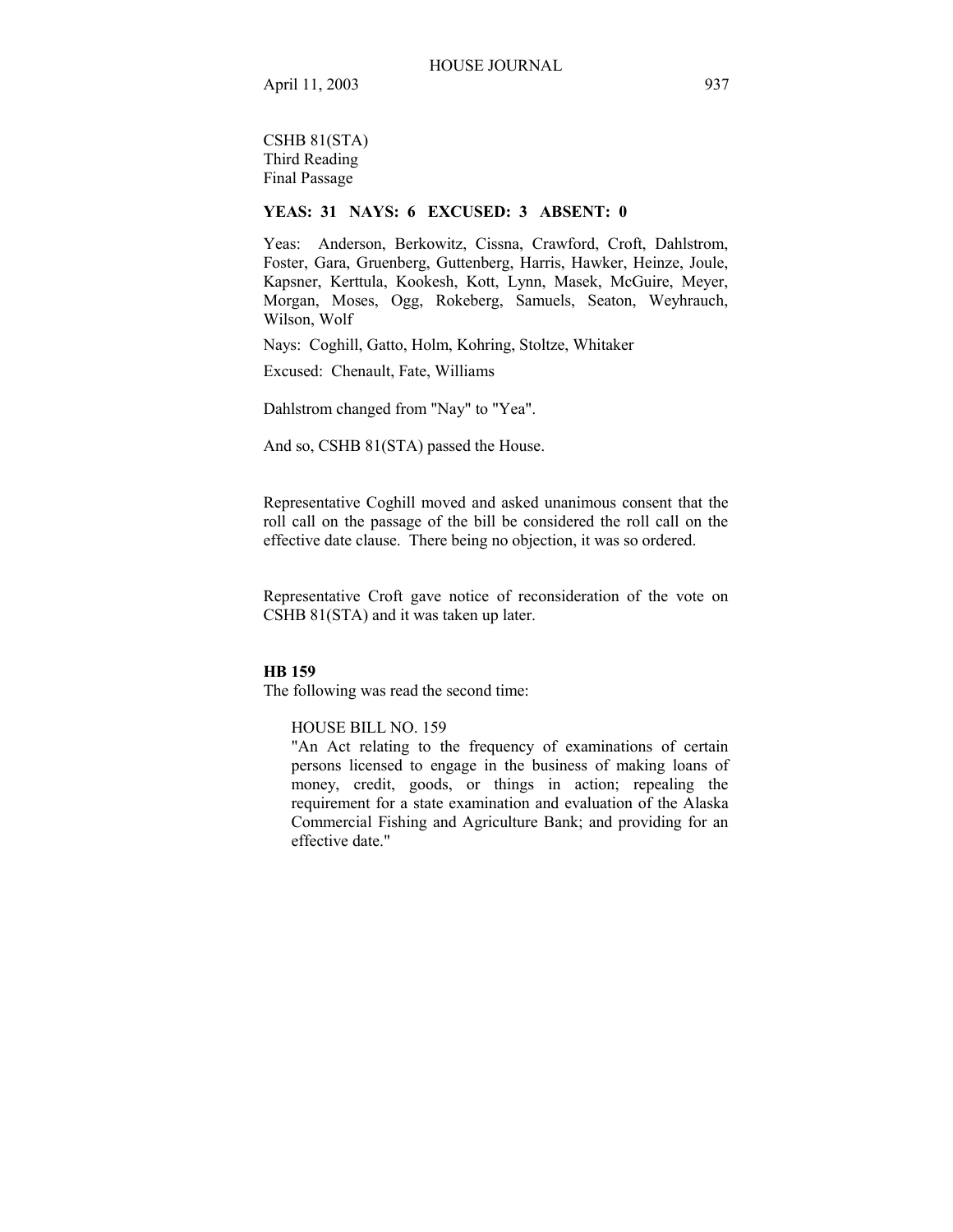with the: Journal Page

| L&C RPT 3DP 1NR     | 558  |
|---------------------|------|
| FN1: (CED)          | 558  |
| FIN RPT 5DP 3NR 1AM | 665  |
| FN2: (CED)          | 665. |

Representative Coghill moved and asked unanimous consent that HB 159 be considered engrossed, advanced to third reading, and placed on final passage. There being no objection, it was so ordered.

HB 159 was read the third time.

The question being: "Shall HB 159 pass the House?" The roll was taken with the following result:

HB 159 Third Reading Final Passage

### **YEAS: 36 NAYS: 0 EXCUSED: 3 ABSENT: 1**

Yeas: Anderson, Berkowitz, Cissna, Coghill, Crawford, Croft, Dahlstrom, Foster, Gara, Gatto, Gruenberg, Guttenberg, Harris, Hawker, Holm, Joule, Kapsner, Kerttula, Kohring, Kookesh, Kott, Lynn, Masek, McGuire, Meyer, Morgan, Moses, Ogg, Rokeberg, Samuels, Seaton, Stoltze, Weyhrauch, Whitaker, Wilson, Wolf

Excused: Chenault, Fate, Williams

Absent: Heinze

And so, HB 159 passed the House.

Representative Coghill moved and asked unanimous consent that the roll call on the passage of the bill be considered the roll call on the effective date clause. There being no objection, it was so ordered.

HB 159 was referred to the Chief Clerk for engrossment.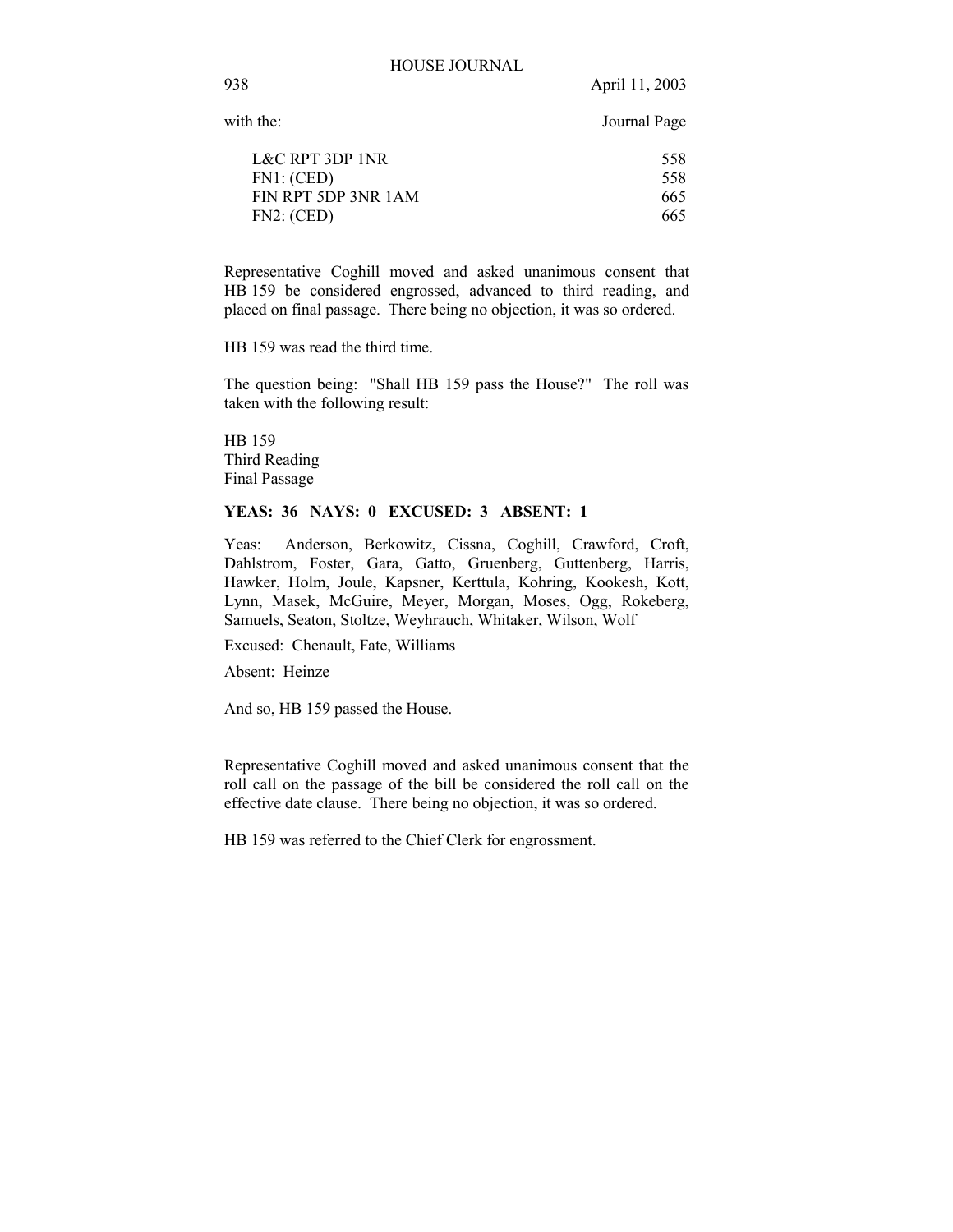## **SECOND READING OF SENATE BILLS**

## **SB 79**

The following was read the second time:

SENATE BILL NO. 79 "An Act extending the termination date of the Alaska Minerals Commission."

with the: Journal Page

| <b>RES RPT 8DP</b> | 711 |
|--------------------|-----|
| FN1: (CED)         | 711 |
| FIN RPT 9DP 1NR    | 840 |
| FN1: (CED)         | 840 |
|                    |     |

Representative Coghill moved and asked unanimous consent that SB 79 be considered engrossed, advanced to third reading, and placed on final passage. There being no objection, it was so ordered.

SB 79 was read the third time.

Representative Kerttula moved and asked unanimous consent that she be allowed to abstain from voting because of a conflict of interest. Objection was heard, and Representative Kerttula was required to vote.

The question being: "Shall SB 79 pass the House?" The roll was taken with the following result:

SB 79 Third Reading Final Passage

### **YEAS: 37 NAYS: 0 EXCUSED: 3 ABSENT: 0**

Yeas: Anderson, Berkowitz, Cissna, Coghill, Crawford, Croft, Dahlstrom, Foster, Gara, Gatto, Gruenberg, Guttenberg, Harris, Hawker, Heinze, Holm, Joule, Kapsner, Kerttula, Kohring, Kookesh, Kott, Lynn, Masek, McGuire, Meyer, Morgan, Moses, Ogg, Rokeberg, Samuels, Seaton, Stoltze, Weyhrauch, Whitaker, Wilson, Wolf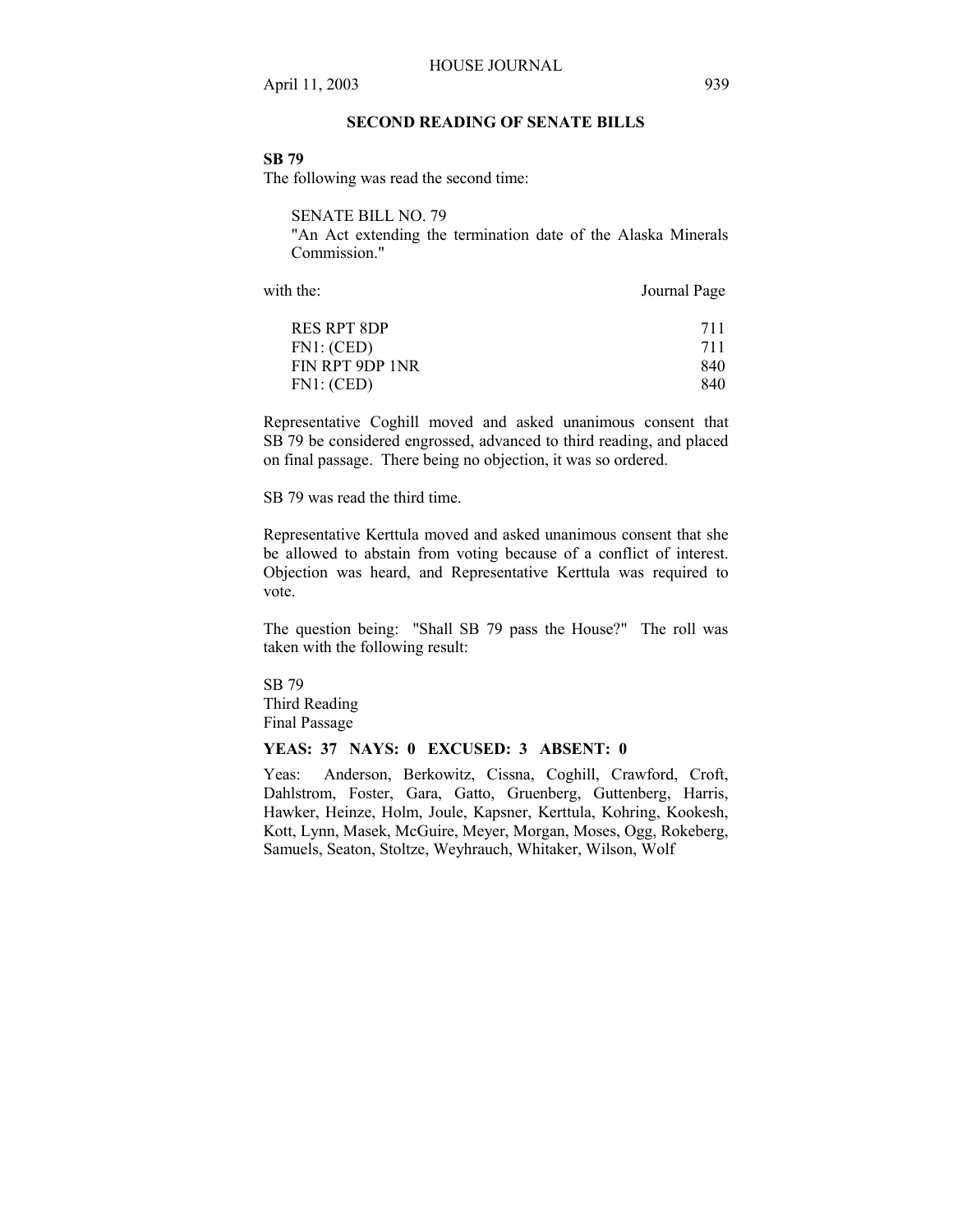Excused: Chenault, Fate, Williams

And so, SB 79 passed the House, was signed by the Speaker and Chief Clerk and returned to the Senate.

### **THIRD READING OF HOUSE BILLS**

#### **HB 214**

The following, which was advanced to third reading from the April 10, 2003, calendar (page 915), was read the third time:

CS FOR HOUSE BILL NO. 214(JUD)

"An Act relating to the recovery of punitive damages against an employer who is determined to be vicariously liable for the act or omission of an employee; and providing for an effective date."

Representative Harris placed a call of the House.

The call was satisfied.

The question being: "Shall CSHB 214(JUD) pass the House?" The roll was taken with the following result:

CSHB 214(JUD) Third Reading Final Passage

#### **YEAS: 28 NAYS: 9 EXCUSED: 3 ABSENT: 0**

Yeas: Coghill, Crawford, Croft, Dahlstrom, Foster, Gatto, Harris, Hawker, Heinze, Holm, Joule, Kapsner, Kohring, Kookesh, Kott, Lynn, McGuire, Meyer, Morgan, Moses, Rokeberg, Samuels, Seaton, Stoltze, Weyhrauch, Whitaker, Wilson, Wolf

Nays: Anderson, Berkowitz, Cissna, Gara, Gruenberg, Guttenberg, Kerttula, Masek, Ogg

Excused: Chenault, Fate, Williams

And so, CSHB 214(JUD) passed the House.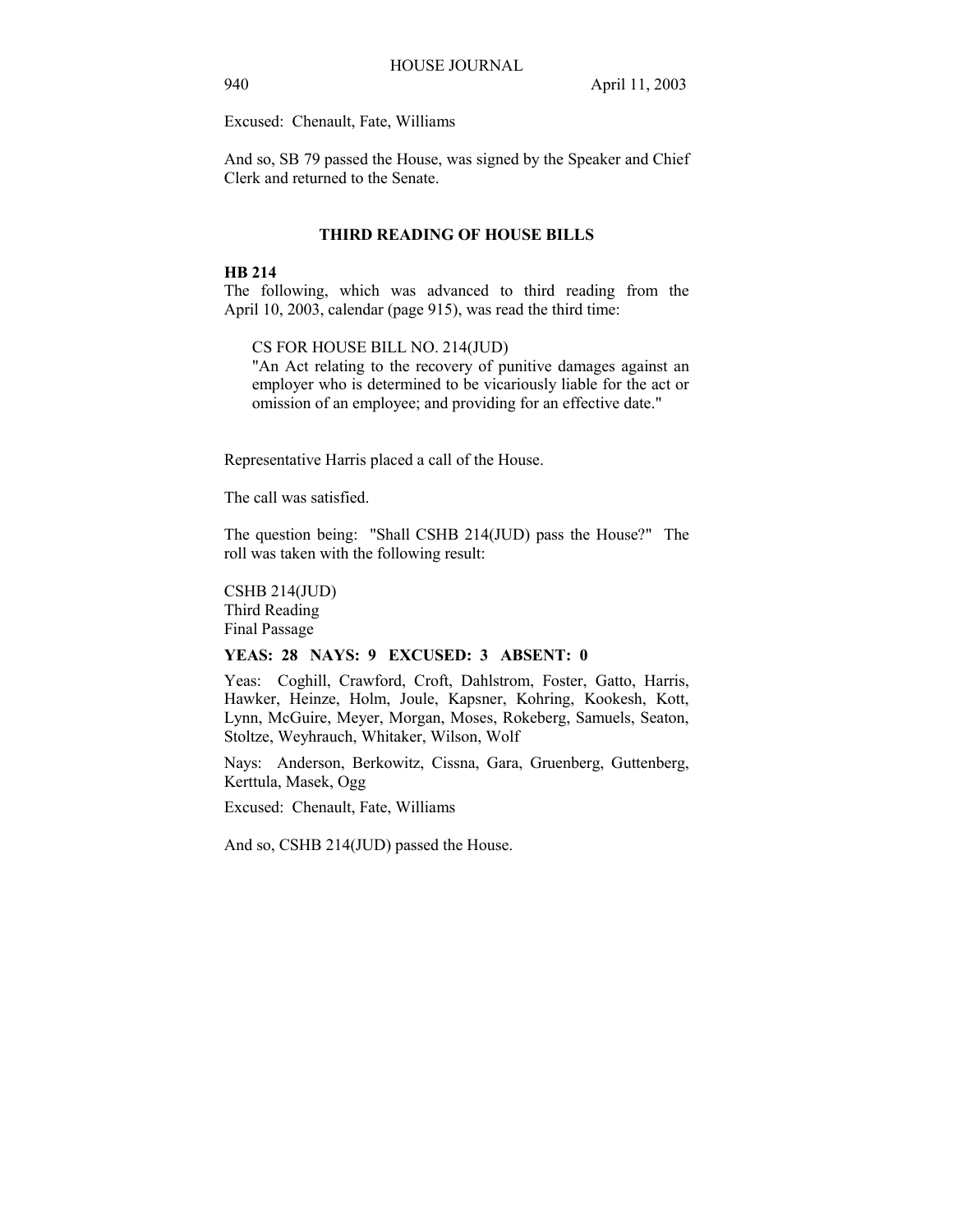Representative Coghill moved and asked unanimous consent that the roll call on the passage of the bill be considered the roll call on the effective date clause. There being no objection, it was so ordered.

Representative Masek gave notice of reconsideration of the vote on CSHB 214(JUD).

## **LEGISLATIVE CITATIONS**

Representative Coghill moved and asked unanimous consent that the House approve the citations on the calendar. There being no objection, the following citations were approved and sent to enrolling:

## Honoring - Diane Palmer

By Representatives Williams, Kott, Anderson, Berkowitz, Chenault, Cissna, Coghill, Crawford, Croft, Dahlstrom, Fate, Gara, Gatto, Gruenberg, Guttenberg, Harris, Hawker, Heinze, Holm, Joule, Kapsner, Kerttula, Masek, McGuire, Meyer, Morgan, Ogg, Rokeberg, Samuels, Seaton, Weyhrauch, Whitaker, Wilson, Wolf; Senator Taylor

In Memoriam - Jimmie "Chief" Reed

By Representatives Gara, Crawford, Kott, Anderson, Berkowitz, Chenault, Cissna, Coghill, Croft, Dahlstrom, Foster, Gatto, Gruenberg, Guttenberg, Harris, Hawker, Heinze, Holm, Joule, Kapsner, Kerttula, Masek, McGuire, Meyer, Morgan, Ogg, Rokeberg, Samuels, Seaton, Weyhrauch, Whitaker, Williams, Wilson, Wolf; Senator Taylor

## **UNFINISHED BUSINESS**

## **HB 1**

The Speaker waived the Finance Committee referral for the following at the request of Representative Meyer, Vice Chair:

HOUSE BILL NO. 1

"An Act relating to stalking and to violating a protective order; and amending Rules 4 and 65, Alaska Rules of Civil Procedure, and Rule 9, Alaska Rules of Administration."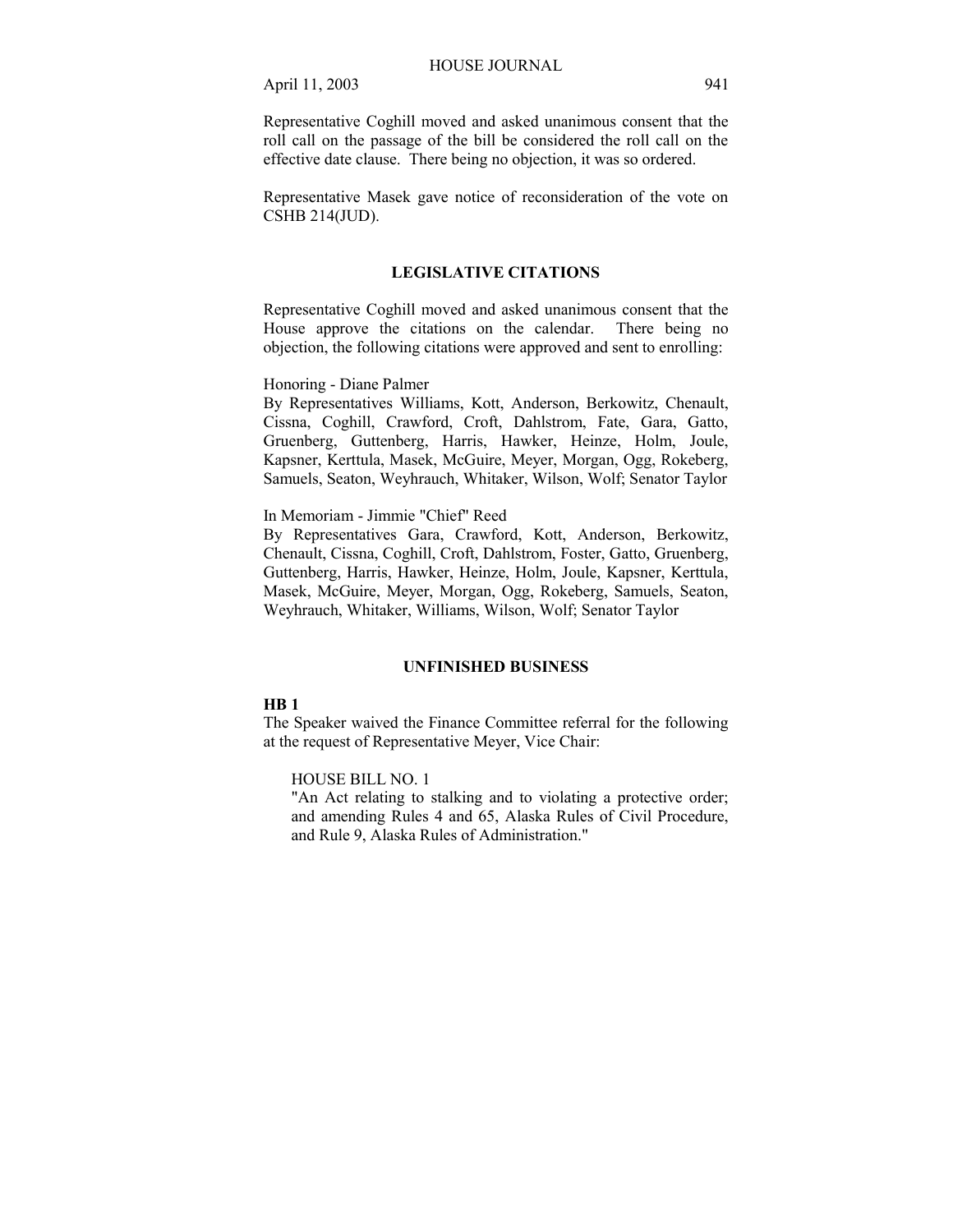HB 1 was removed from the Finance Committee and referred to the Rules Committee for placement on the calendar.

#### **HB 194**

The Speaker waived the Finance Committee referral for the following at the request of Representative Meyer, Vice Chair:

HOUSE BILL NO. 194

"An Act creating a tax credit under the Alaska Net Income Tax Act for contributions to regional development organizations; and providing for an effective date."

HB 194 was removed from the Finance Committee and referred to the Rules Committee for placement on the calendar.

Representative Coghill moved and asked unanimous consent that the following members be excused from a call of the House. There being no objection, the members were excused as noted:

Representative Holm - from 7:00 p.m., April 11 to morning plane time, April 14, 2003 (amended from page 899)

Representative McGuire - from 7:00 p.m., April 11 to morning plane time, April 14, 2003

### **CONCUR IN SENATE AMENDMENTS**

## **HB 71**

Representative Coghill moved and asked unanimous consent that the House consider the Senate message (page 924) on the following at this time:

HOUSE BILL NO. 71 "An Act extending the termination date of the Board of Certified Direct-Entry Midwives."

and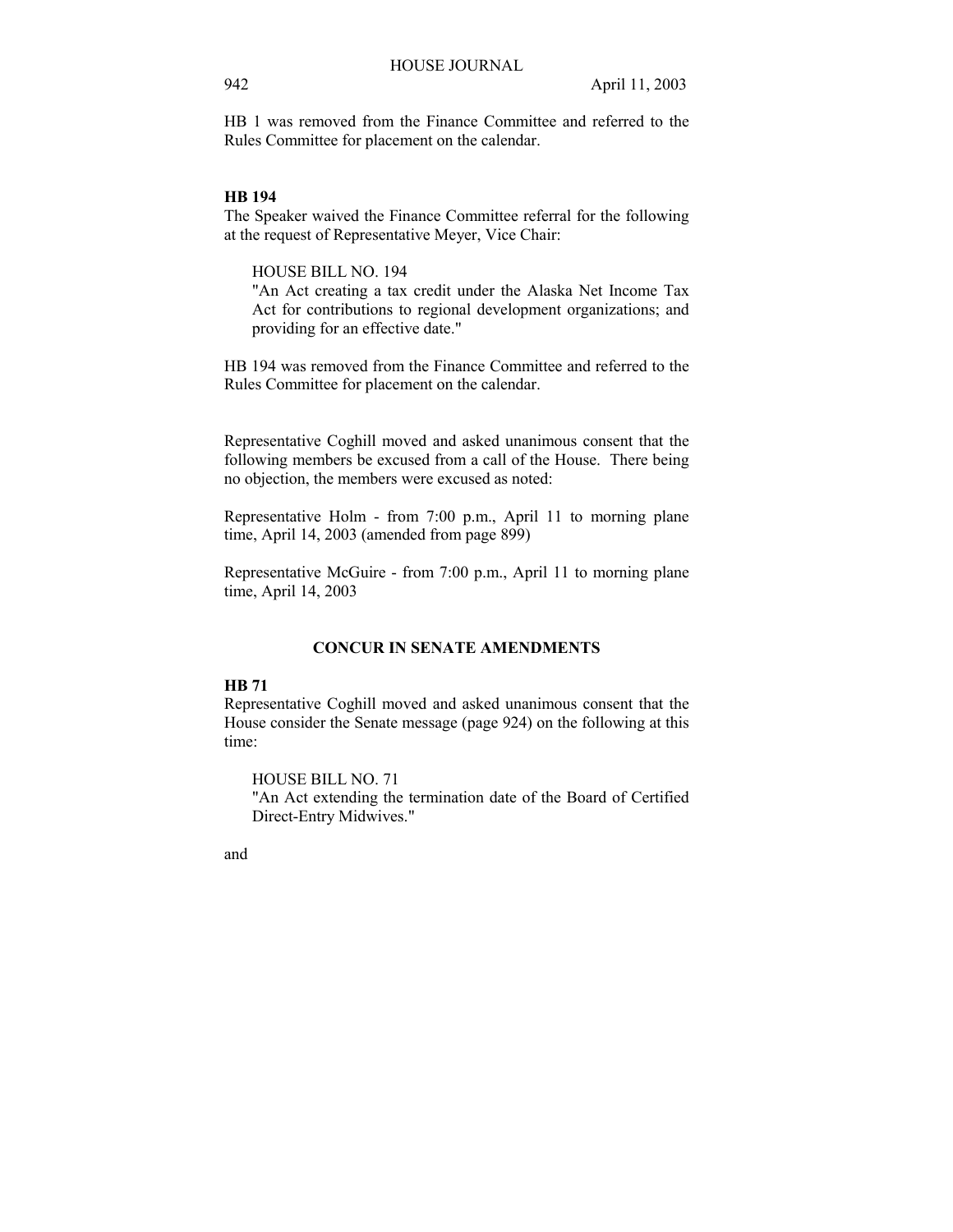## SENATE CS FOR HOUSE BILL NO. 71(FIN)

"An Act extending the termination date of the Board of Certified Direct-Entry Midwives; and relating to the regulation of certified direct-entry midwives."

(SCR 7 - title change resolution)

There being no objection, it was so ordered.

Representative Coghill moved that the House concur in the Senate amendment to HB 71, thus adopting SCS HB 71(FIN), and recommended that the members vote yes.

The question being: "Shall the House concur in the Senate amendment to HB 71?" The roll was taken with the following result:

SCS HB 71(FIN) Concur

## **YEAS: 36 NAYS: 0 EXCUSED: 3 ABSENT: 1**

Yeas: Anderson, Berkowitz, Cissna, Coghill, Crawford, Croft, Dahlstrom, Foster, Gara, Gatto, Gruenberg, Guttenberg, Harris, Hawker, Heinze, Holm, Joule, Kapsner, Kerttula, Kohring, Kookesh, Kott, Lynn, Masek, McGuire, Meyer, Morgan, Ogg, Rokeberg, Samuels, Seaton, Stoltze, Weyhrauch, Whitaker, Wilson, Wolf

Excused: Chenault, Fate, Williams

Absent: Moses

And so, the House concurred in the Senate amendment, thus adopting SCS HB 71(FIN).

The Chief Clerk notified the Senate.

SCS HB 71(FIN) was referred to the Chief Clerk for enrollment.

## **SPECIAL ORDER OF BUSINESS**

### **SCR 7**

Representative Coghill moved and asked unanimous consent that the following be taken up as a Special Order of Business at this time: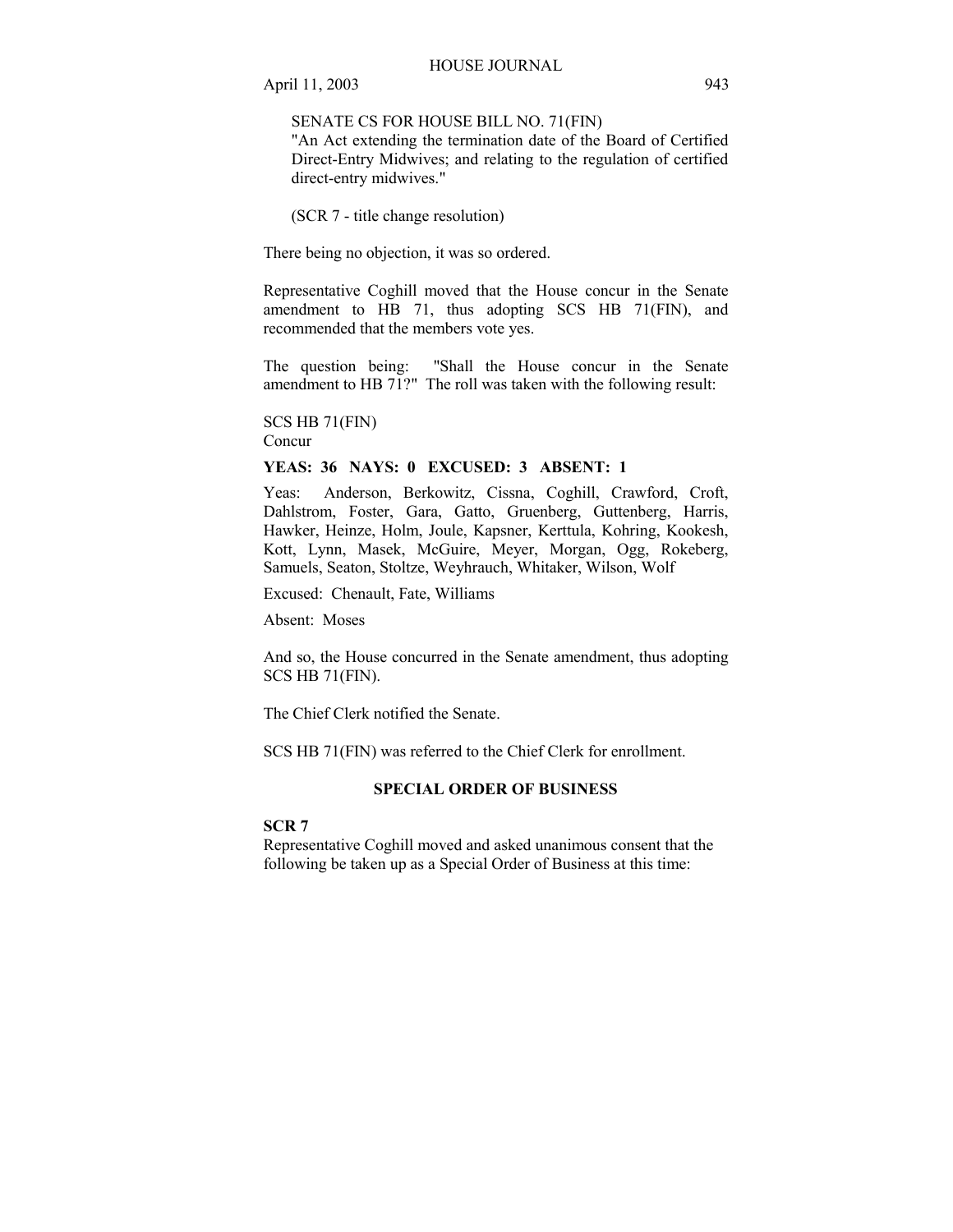## SENATE CONCURRENT RESOLUTION NO. 7

Suspending Rules 24(c), 35, 41(b), and 42(e), Uniform Rules of the Alaska State Legislature, concerning House Bill No. 71, relating to the Board of Certified Direct- Entry Midwives.

There being no objection, it was so ordered.

The question being: "Shall SCR 7 pass the House?" The roll was taken with the following result:

SCR 7 Special Order of Business

#### **YEAS: 36 NAYS: 0 EXCUSED: 3 ABSENT: 1**

Yeas: Anderson, Berkowitz, Cissna, Coghill, Crawford, Croft, Dahlstrom, Foster, Gara, Gatto, Gruenberg, Guttenberg, Harris, Hawker, Heinze, Holm, Joule, Kapsner, Kerttula, Kohring, Kookesh, Kott, Lynn, Masek, McGuire, Meyer, Morgan, Ogg, Rokeberg, Samuels, Seaton, Stoltze, Weyhrauch, Whitaker, Wilson, Wolf

Excused: Chenault, Fate, Williams

Absent: Moses

And so, SCR 7 passed the House, was signed by the Speaker and Chief Clerk and returned to the Senate.

#### **RECONSIDERATION**

## **HB 81**

Representative Croft moved and asked unanimous consent that reconsideration of CSHB 81(STA) be taken up on the same day. There being no objection, it was so ordered.

The following was again before the House in third reading:

#### CS FOR HOUSE BILL NO. 81(STA)

"An Act relating to motor vehicle emissions and to inspection decals and fines relating to motor vehicle emissions; and providing for an effective date."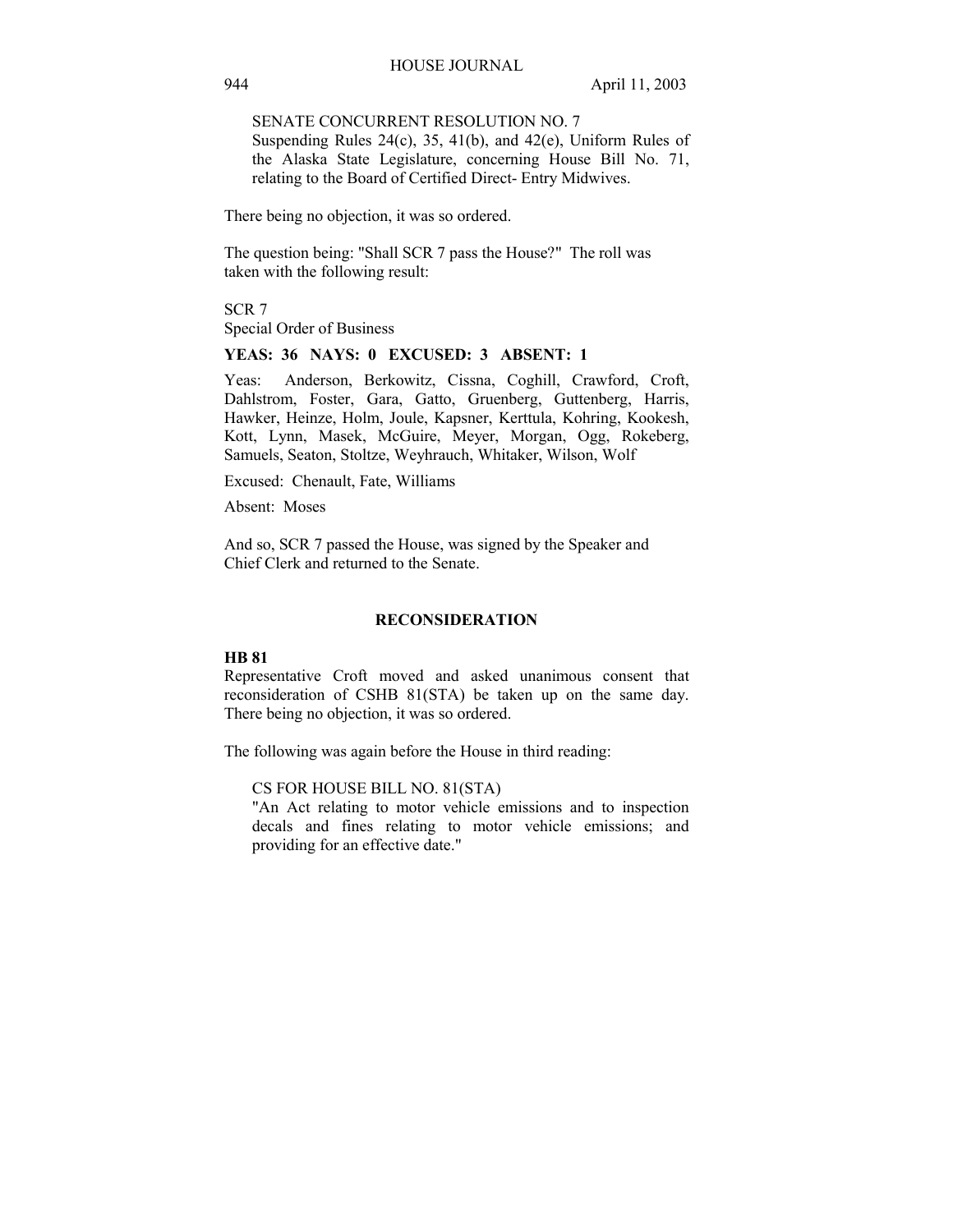The question to be reconsidered: "Shall CSHB 81(STA) pass the House?" The roll was taken with the following result:

CSHB 81(STA)--RECONSIDERATION Third Reading Final Passage

### **YEAS: 26 NAYS: 10 EXCUSED: 3 ABSENT: 1**

Yeas: Anderson, Crawford, Dahlstrom, Foster, Gara, Gatto, Gruenberg, Harris, Hawker, Heinze, Joule, Kapsner, Kookesh, Kott, Lynn, Masek, McGuire, Meyer, Morgan, Ogg, Rokeberg, Samuels, Seaton, Weyhrauch, Wilson, Wolf

Nays: Berkowitz, Cissna, Coghill, Croft, Guttenberg, Holm, Kerttula, Kohring, Stoltze, Whitaker

Excused: Chenault, Fate, Williams

Absent: Moses

And so, CSHB 81(STA) passed the House on reconsideration.

Representative Coghill moved the effective date clause.

The question being: "Shall the effective date clause be adopted?" The roll was taken with the following result:

CSHB 81(STA)--RECONSIDERATION Third Reading Effective Date

### **YEAS: 36 NAYS: 0 EXCUSED: 3 ABSENT: 1**

Yeas: Anderson, Berkowitz, Cissna, Coghill, Crawford, Croft, Dahlstrom, Foster, Gara, Gatto, Gruenberg, Guttenberg, Harris, Hawker, Heinze, Holm, Joule, Kapsner, Kerttula, Kohring, Kookesh, Kott, Lynn, Masek, McGuire, Meyer, Morgan, Ogg, Rokeberg, Samuels, Seaton, Stoltze, Weyhrauch, Whitaker, Wilson, Wolf

Excused: Chenault, Fate, Williams

Absent: Moses

And so, the effective date clause was adopted.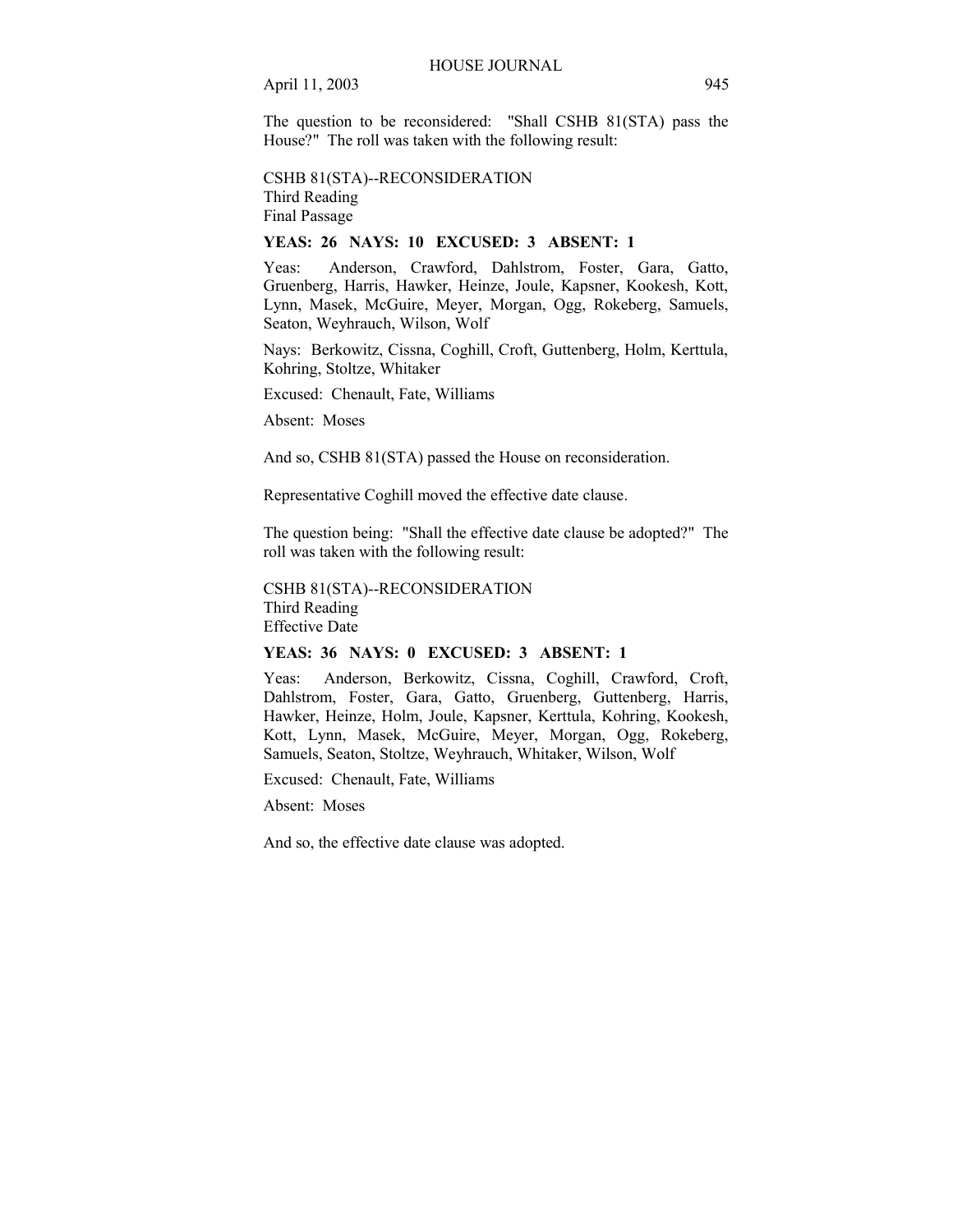CSHB 81(STA) was referred to the Chief Clerk for engrossment.

## **UNFINISHED BUSINESS**

## **HB 1**

Representative Lynn added his name as cosponsor to:

HOUSE BILL NO. 1

"An Act relating to stalking and to violating a protective order; and amending Rules 4 and 65, Alaska Rules of Civil Procedure, and Rule 9, Alaska Rules of Administration."

### **HB 12**

Representative Lynn added his name as cosponsor to:

CS FOR HOUSE BILL NO. 12(JUD) am

"An Act relating to the crime of harassment committed by use of electronic communication."

## **HB 81**

Representatives Dahlstrom and Foster added their names as cosponsors to:

CS FOR HOUSE BILL NO. 81(STA)

"An Act relating to motor vehicle emissions and to inspection decals and fines relating to motor vehicle emissions; and providing for an effective date."

## **HB 108**

Representative Wilson added her name as cosponsor to:

#### HOUSE BILL NO. 108

"An Act relating to establishing a screening, tracking, and intervention program related to the hearing ability of newborns and infants; providing an exemption to licensure as an audiologist for certain persons performing hearing screening tests; relating to insurance coverage for newborn and infant hearing screening; and providing for an effective date."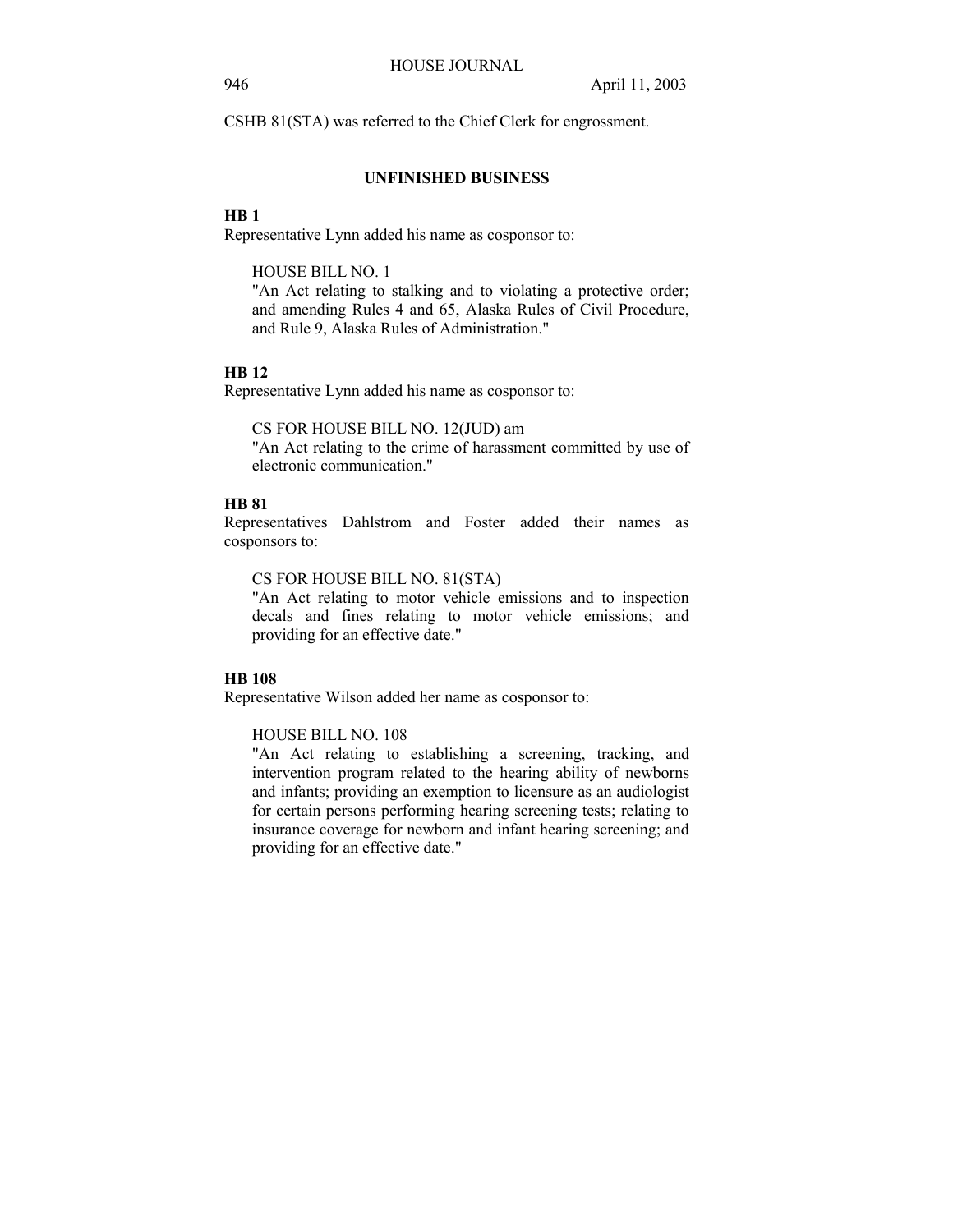#### **HB 120**

Representative Wolf added his name as cosponsor to:

HOUSE BILL NO. 120

"An Act excluding service contracts from regulation as insurance; and providing for an effective date."

## **HB 177**

Representative McGuire added her name as cosponsor to:

SPONSOR SUBSTITUTE FOR HOUSE BILL NO. 177 "An Act relating to concealed handguns."

## **HB 194**

Representatives Harris, Foster, and Seaton added their names as cosponsors to:

HOUSE BILL NO. 194

"An Act creating a tax credit under the Alaska Net Income Tax Act for contributions to regional development organizations; and providing for an effective date."

#### **HB 214**

Representative Lynn added his name as cosponsor to:

CS FOR HOUSE BILL NO. 214(JUD)

"An Act relating to the recovery of punitive damages against an employer who is determined to be vicariously liable for the act or omission of an employee; and providing for an effective date."

#### **HB 249**

Representative Lynn added his name as cosponsor to:

HOUSE BILL NO. 249

"An Act relating to actions involving monopolies and restraint of trade; and providing for an effective date."

### **SB 25**

Representative Rokeberg added his name as cross sponsor to: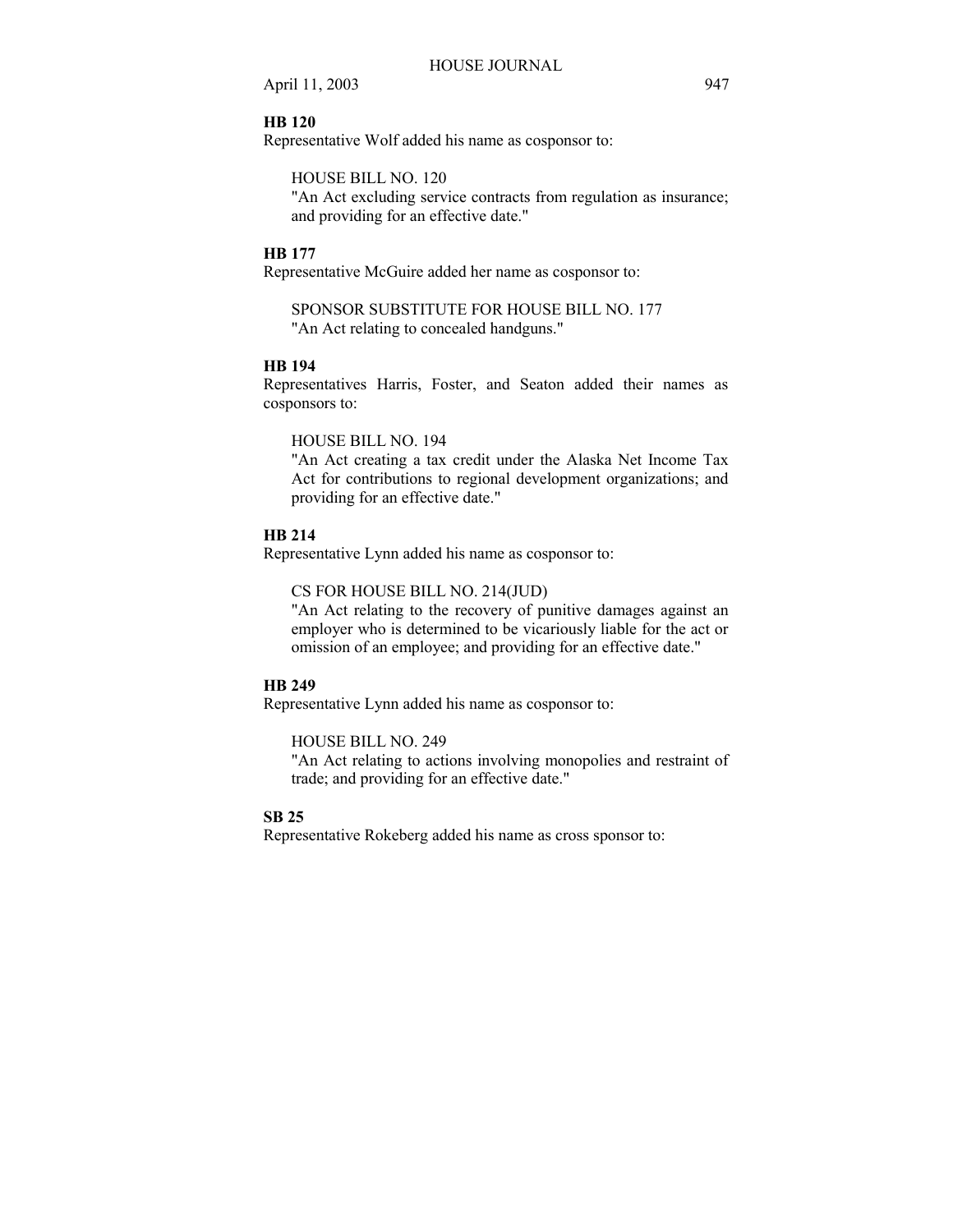## CS FOR SENATE BILL NO. 25(FIN)

"An Act relating to the acquisition of teachers' housing by regional educational attendance areas and to teachers' housing loan programs in the Alaska Housing Finance Corporation; and providing for an effective date."

## **SB 79**

Representatives Croft, Rokeberg, Stoltze, and Dahlstrom added their names as cross sponsors to:

SENATE BILL NO. 79

"An Act extending the termination date of the Alaska Minerals Commission."

## **ENGROSSMENT**

### **HB 81**

CSHB 81(STA) was engrossed, signed by the Speaker and Chief Clerk and transmitted to the Senate for consideration.

### **HB 159**

HB 159 was engrossed, signed by the Speaker and Chief Clerk and transmitted to the Senate for consideration.

## **ENROLLMENT**

## **HJR 18**

The following was enrolled, signed by the Speaker and Chief Clerk, President and Secretary of the Senate, and the engrossed and enrolled copies were transmitted to the Office of the Governor at 9:45 a.m., April 11, 2003:

SENATE CS FOR CS FOR HOUSE JOINT RESOLUTION NO. 18(STA)

Supporting the men and women of the United States armed forces.